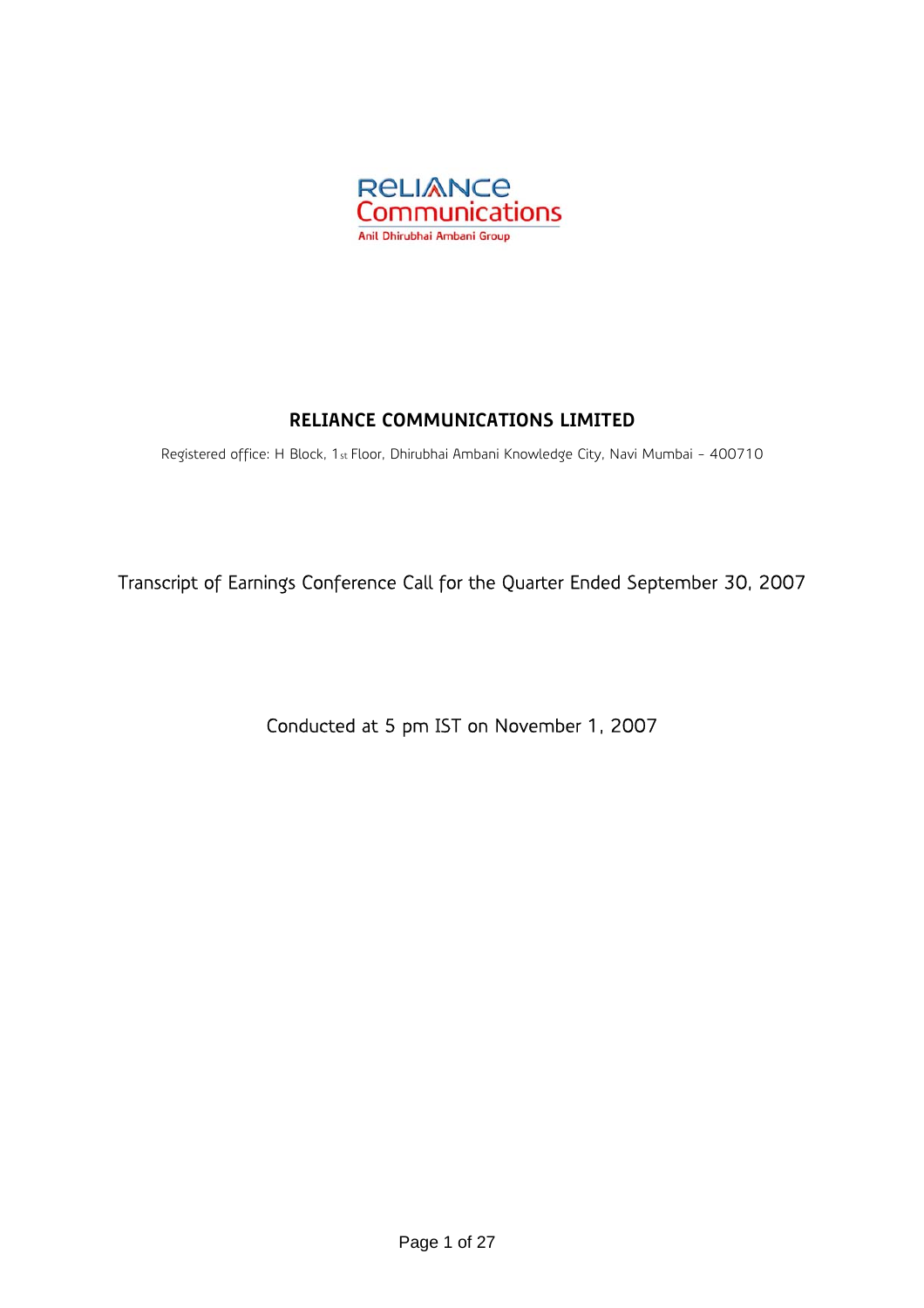## Operator:

Thank you for standing by. And welcome to the Reliance Communications Global Earnings Conference Call on the Reliance Audio Conferencing Platform. This call is hosted by Morgan Stanley.

At this time, all participants are in a listen-only mode. There will be a presentation followed by question-and-answer session, at which time if you wish to ask a question please press star one on your telephone. Please be advised, this conference is being recorded today.

I would like to hand the conference over to Mr. Vinay Jaising of Morgan Stanley. Over to you, sir.

### Vinay Jaising:

Thank you. Good morning, afternoon or evening, ladies and gentlemen. We at Morgan Stanley are pleased to host this call for the second quarter results for Reliance Communications.

We would like to congratulate the Reliance Communications management on a fine set of results and a series of strong operational achievements during the quarter. Today, we have the entire senior management team from Reliance Communications, led by the Chairman Mr. Anil Dhirubhai Ambani and leaders of the company's strategic business units namely Mr. S. P. Shukla, who lead the Wireless division; Mr. Punit Garg, who leads Global Data including Flag Telecom; Mr. V. K. Aggarwal, who leads Global Voice; and Mr. George Varghese, who leads the Enterprise Broadband business.

The call will begin with some key observations from the Chairman and senior management of Reliance followed by a Q&A session. I would like to remind investors, as well as analysts, that the discussions may include some forwardlooking statements that must be viewed in conjunction with the risk the company faces.

It is now my pleasure to hand over the call to Mr. Anil Dhirubhai Ambani. Thank you, again.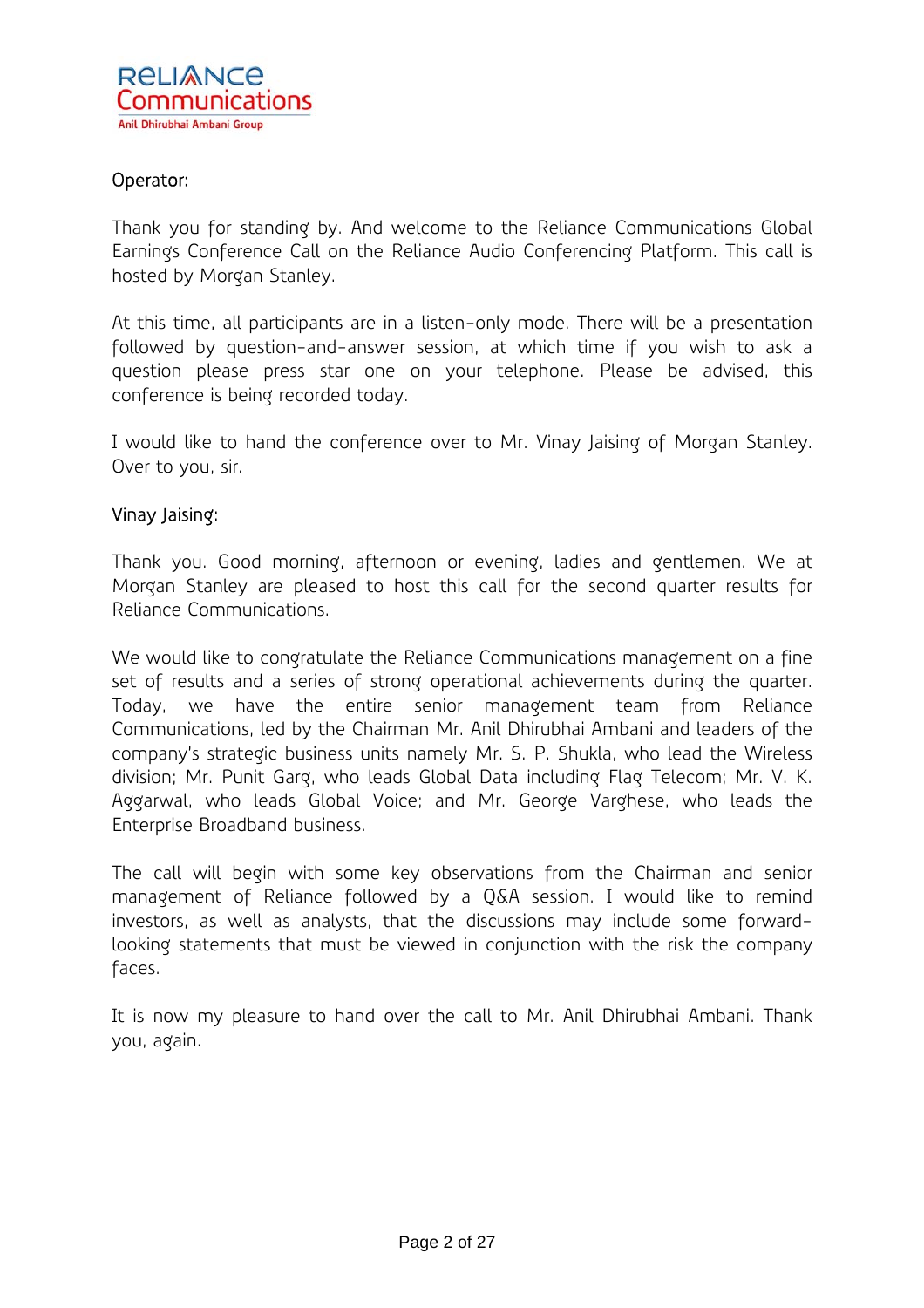

## Anil Dhirubhai Ambani:

Thank you, Vinay. I thank all of you for taking the time to join us today and welcome you to this earnings call to discuss Reliance Communications' financial performance for the second quarter ended September 30, 2007.

To start with, I'd like to share our perspectives on the way forward for the Indian Telecom Sector. India is now the fastest growing telecoms market globally, adding subscribers at an annual run-rate of about 100 million. This rate of expansion far surpasses China, the largest telecom market in the world. We see the potential of significant and uninterrupted growth over several years that will connect hundreds of millions of people in both urban and rural India, in turn driving the ongoing economic development of our country.

We believe that the already impressive rate of growth could accelerate further, driven by increasing population coverage, greater affordability, reduction in network expansion costs, supportive Government policies, and many other favorable factors that are driving India and the market.

Reliance Communications is well positioned to participate in the growth opportunity, by creating the largest network in the country, bringing affordable handsets and voice, multimedia, e-mail, internet driven total connectivity to all Indians while maintaining the highest standards of service to deliver great customer value.

I will share with you some of the key developments for the quarter ended September 30, 2007. From both operational as well as financial perspectives we have maintained strong momentum, the recognition of which has resulted in the creation of ongoing and significant shareholder value by Reliance Communications during the last quarter.

As you may know, we have embarked upon the world's largest wireless network expansion that will add over 300 million more Indians to our coverage by the end of the current financial year and reach 23,000 towns and 600,000 villages in India. This is by far the widest, deepest coverage of any operator. Last quarter, we awarded our network deployment, upgradation and integration contract to Alcatel-Lucent and Huawei Technologies. The passive infrastructure rollout also continued in line with the plan and we are well positioned to create a network of over 40,000 multi-tenancy towers by the end of this financial year.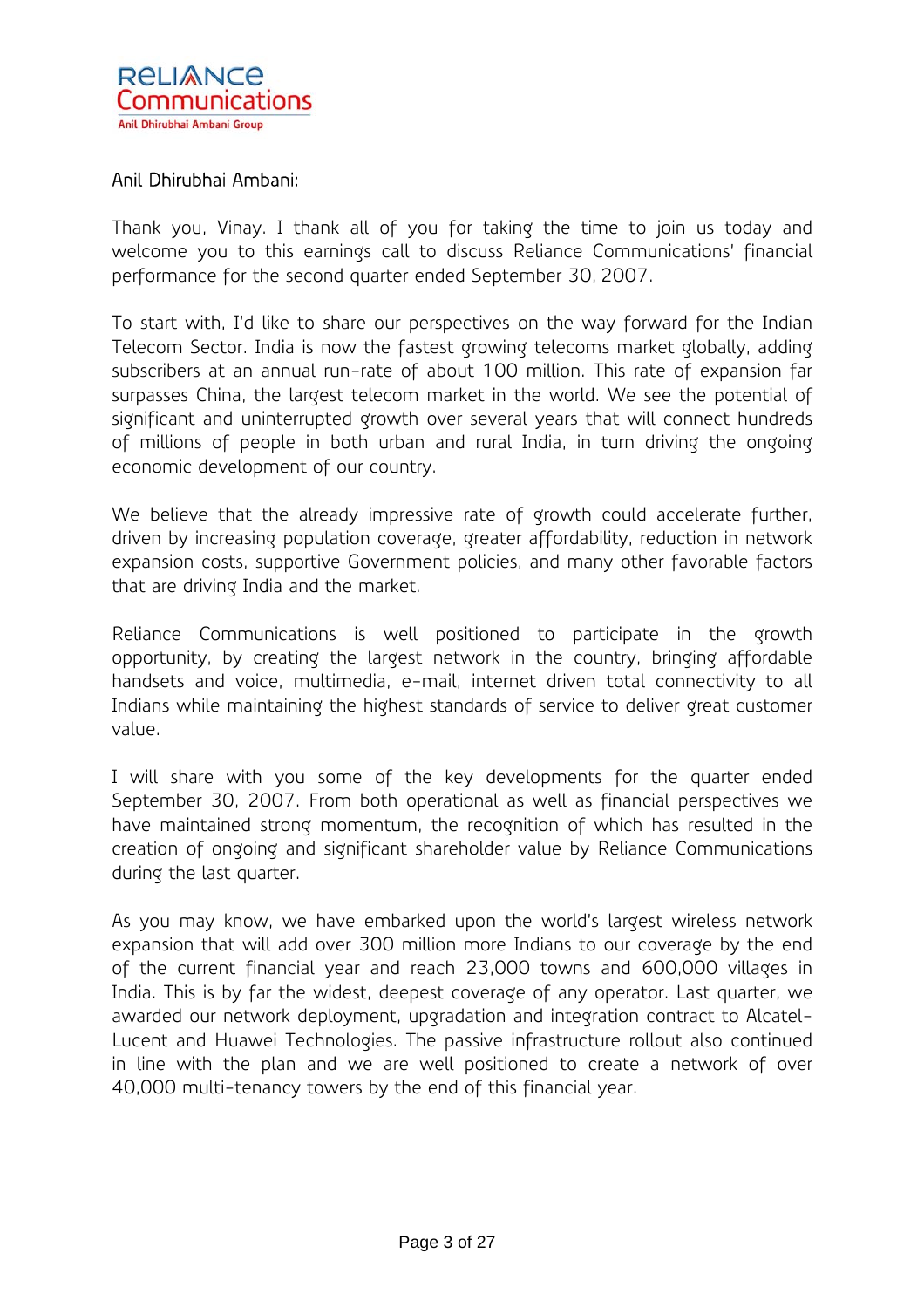

On the handsets side, we announced two key initiatives over the last quarter. We recently launched the Reliance Classic 732, the world's first lowest cost fully featured color handset for just Rs. 999 or US \$25, yet again redefining the entry level pricing for mobile consumers by making color handsets more affordable than monochrome handsets. Reliance Classic handsets continue to set global benchmarks of affordability and customer value. For the record we have sold over 10 million Classic handsets.

At the high-end of the market, we have launched several innovative Blackberry wireless solutions, including the Blackberry 8830 World Edition smart phone that combines the data efficiency of CDMA with the ubiquitous connectivity of GSM. The Blackberry range also provides Bloomberg connectivity to subscribers for the first time in India on a CDMA platform.

These launches span across the entire mobility market, from the price sensitive value driven customer at the lowest end to the always connected global roamer at the highest-end and highlight the evolution of our handset strategy. We have maintained a substantial lead over the other operators who are just beginning to realize the importance of handsets in taking the complete value proposition to valued subscribers.

Turning to our Global business, taking forward the expansion of FLAG's next generation submarine cable network, we awarded turnkey supply contracts for building the four multi-terabit systems to Fujitsu of Japan. Upon completion of the NGN cable, FLAG will significantly extend its technology and network leadership in the global enterprise and institutional data services market. We expect that our planned undersea capex investments will be significantly financed from FLAG's operational cash flows and through pre-build commitments from customers.

I now turn to our financial performance during the second quarter of current fiscal year. Our revenues increased by 30% over the corresponding quarter last year to Rs. 4,579 crore or US \$1.15 billion.

Our profitability continued to surge. EBITDA for the quarter, when compared to the corresponding quarter last year, expanded by 46% to Rs. 1,962 crore or close to US \$494 million.

EBITDA margin increased from 38% to nearly 43%. This is the once again the highest for any telecom company in India. Our EBITDA margin on a net revenue basis is 54%, amongst the top 10 global telecom companies.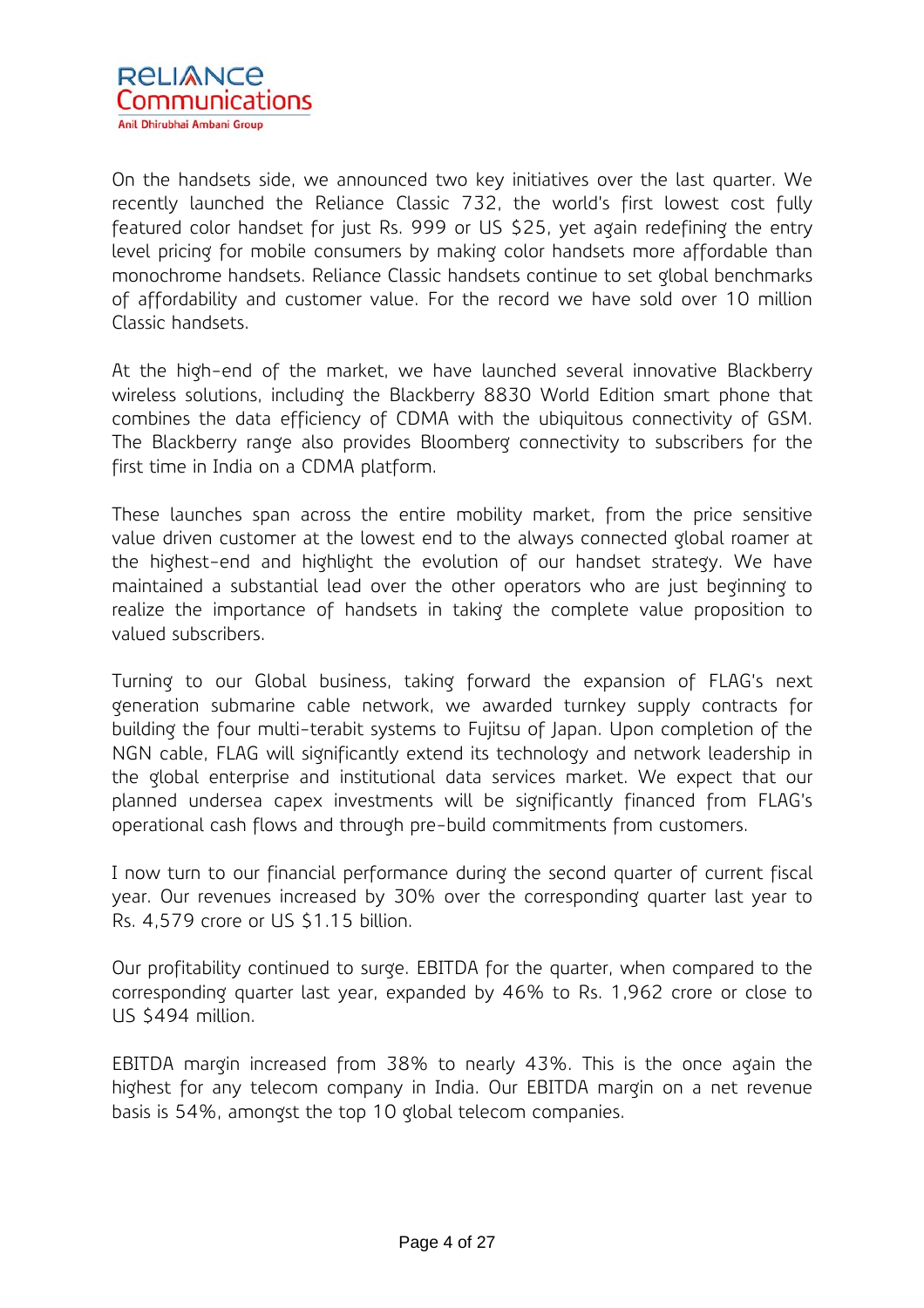Our second quarter net profit recorded a remarkable increase of 86% to more than Rs. 1,305 crore or US \$328 million. With this rapid expansion in profits, the return on net worth generated by Reliance Communications expanded to 37% in the second quarter, which has doubled over the last year.

We believe that the with the leverage of existing investments, that continue to drive growth across our integrated business model, Reliance Communications is positioned to further improve returns to drive value for all stakeholders.

We also expect to sustain our operating margins in the current range through our network expansion process. We are confident that even as we expand our network into rural India, we will continue to adhere by our principle of maintaining profitable growth.

I would like to highlight some of the key performance indictors that differentiate our business from other participants in the industry.

Revenue generated from each wireless subscriber, or ARPU, was lower by just 4% at Rs. 361 per month after remaining stable for the two preceding quarters. However, more importantly, net ARPU, a measure of retained revenues from each customer following payments of license fees, access charges and other related expenses, remained unchanged at Rs. 269. Our ARPU is now among the highest in the industry driven by innovative and unique customer propositions, including attractive talk time and handset bundles, as well as our unlimited talk plans.

Our revenue per minute of 74 paise from wireless customers also remained stable for yet another quarter. While other operators continue to see significantly lower revenues per minute every quarter, Reliance Communications has successfully maintained it in the range of 70 to 80 paise ever since this data point has been made available over the past two years.

I would also like to highlight a few key aspects of our balance sheet that provides a strong financial platform to drive accelerated business growth into the future. Our total asset base today stands at more than Rs. 48,000 crore or more than US\$ 12 billion.

Our operating cash flow of about Rs. 8,000 crore or over US\$ 2 billion and liquid assets of over Rs. 12,000 crore or over \$3 billion in the balance sheet provide a significant resource pool for financing our aggressive growth plan.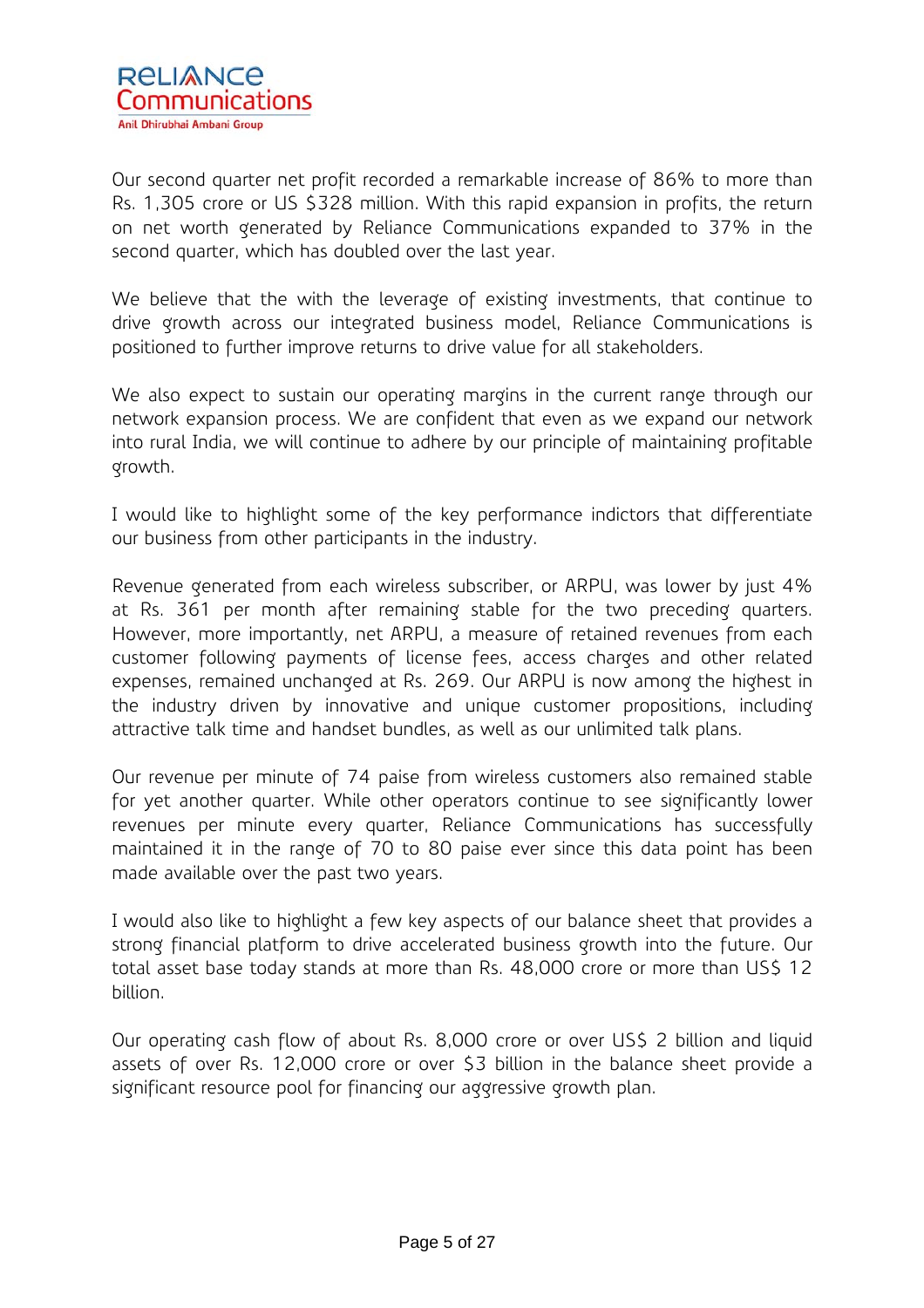

During the second quarter this strong financial platform has enabled us to accelerate our capital expenditure to over Rs. 5,300 crore or more than US\$ 1.3 billion in capex in this quarter, by far the largest commitment across any telecom operator in India.

With that, I will now request my colleagues to briefly update you on the progress made by each of our businesses this quarter. I will now hand over to my colleague Mr. Prakash Shukla, who leads our wireless business.

### S. P. Shukla:

Thank you, Mr. Ambani. And good morning, good afternoon, good evening to all participants on this call.

I will now cover quarterly performance for our wireless business, which provides services in 23 circles across the country on CDMA as well as GSM platforms. Our portfolio of services includes wireless mobile voice, mobile internet, fixed wireless, wireless PCOs and rural telephony.

Our wireless revenues in the quarter ended September 30, 2007 have increased by 10.4% over the previous quarter. During the same period EBITDA has also shown robust increase from Rs. 13.4 billion to Rs. 14.9 billion, that is from US \$330 million to US \$374 million.

During the quarter we added almost 4.5 million wireless subscribers, which is 18.4% share of industry net additions. There are six circles, as you know, where we operate both CDMA and GSM services. In these circles our share of net adds was more than 30%.

As you are aware, Reliance is the only operator which offers an integrated package of handsets and talk time bundles to its customers. During the quarter ended  $30<sup>th</sup>$ September, we have taken actions on both tariffs and handsets front to further optimize our capacity utilization and subscriber mix.

In Q1, we had initiated the process of rationalizing the free talk time bundles, which were offered at the time of customer acquisition. The capacity freed-up from this rationalization was monetized through the re-launch of our path-breaking unlimited talk time tariff plans. For a monthly fee of Rs. 399, our customers can speak Reliance to Reliance free for 24 hours a day, seven days a week and 30 days a month. ARPU from these customers is actually even higher because they top up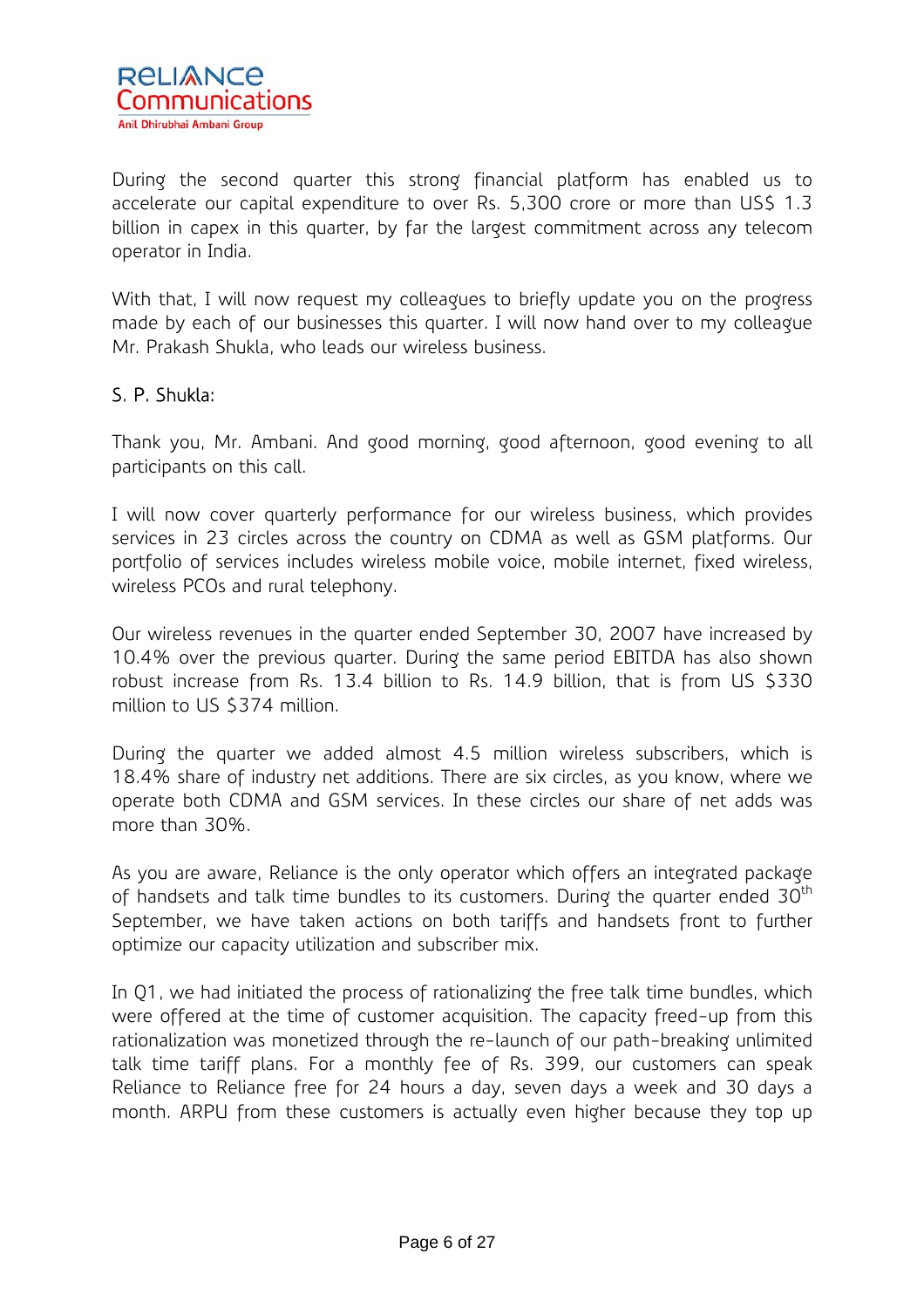

their recharge vouchers over and above the commitment of Rs. 399, which they make while taking up this offer.

Our proprietary handset brand Classic continues to be the No. 1 operator owned brand in the country with overall second position on market share. After the tremendous success of our monochrome offers at the Rs. 777 price point in Q1, we have focused on our color range in Q2. The objective of this strategy, as mentioned by Mr. Ambani earlier, is to acquire better quality customers and stabilize ARPU trends.

Similarly, in our GSM service, we have recently introduced both Classic color and Classic color FM radio handsets. Response has been very encouraging. We are confident that this will become yet another marketing tool to leverage our efficiencies in standardization and large sale procurement to enable strong market growth.

The data capability of our CDMA wireless service is well known. Leveraging this unique capability, we were the first operator to launch data cards in India, which enable mobile internet on laptops. During the last quarter, we have made another initiative through the launch of a very sleek and compact USB modem at a unique price point of Rs. 2,890. This product has done exceedingly well with bookings running ahead of the availability of stocks in several cities. The product is well established in the market now and offers high ARPU potential and most customers opt for tariff plans with monthly commitment of more than Rs. 400.

As you know, our network coverage expansion continues at a fast pace. We are confident of becoming the first operator to achieve seamless coverage across the country with Reliance mobile wireless signal available in all 23,000 towns with a population of over 5,000.

We remain the best-placed operator in terms of coverage, economies of scale and synergies between CDMA and GSM to offer the best products and services to all segments of the wireless market.

I would now like to hand over to my colleague, Mr. Punit Garg.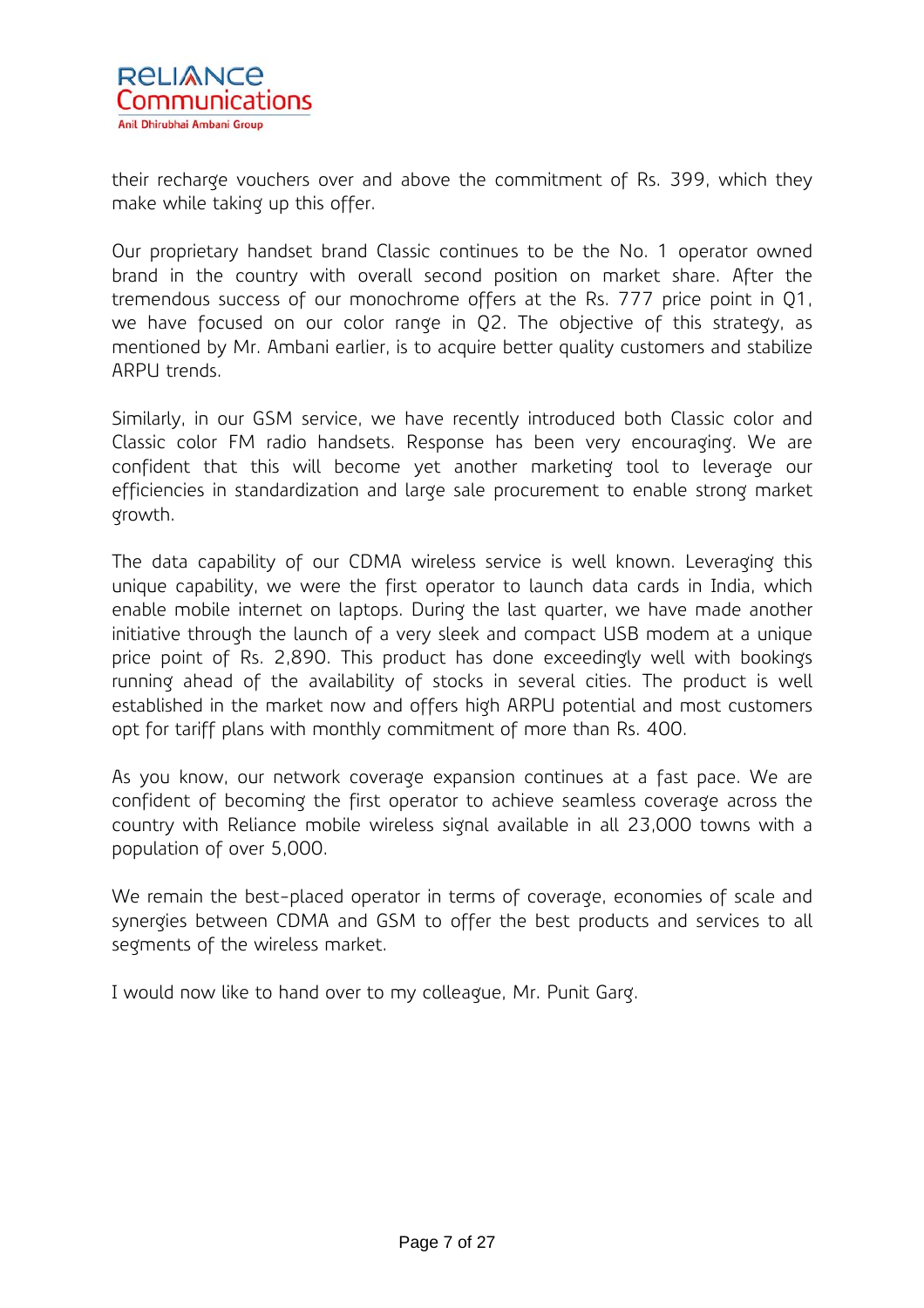## Punit Garg:

Thank you, Mr. Shukla. Greetings from the Global Business, ladies and gentlemen. I would like to provide an overview of RCOM Global and FLAG Business.

In this quarter, the total value of contracts signed was Rs. 327 crores or US\$ 82 million. This compares with Rs. 127 crores or US\$ 33 million in first quarter.

Network services that include IPLC, IP Transit, Global Ethernet and VPN, as well as Value Added Services that include Managed Network Services contributed 56% of the contract value in the second quarter on an annualized basis. This compares with 42% contribution in the first quarter.

Capacity services contributed 44% of the annualized contract value at Rs. 126 crores or US\$32 million in second quarter. The major customers for capacity services during the quarter included China Telecom, Verizon, British Telecom, Hanaro Telecom of Korea and Telecom Italia with aggregate contract value of over US\$ 30 million.

We continue to demonstrate our leadership in Ethernet services. We won a major order from CERN, the European Organization for Nuclear Research to provide 1 gigabyte ethernet connectivity between CERN Research Center in Geneva and Tata Institute of Fundamental Research in Mumbai. This win demonstrates FLAG's capabilities in global Ethernet and validates global Ethernet as the preferred means of international data communication.

We are leveraging our global connectivity and network management expertise to build a Managed Network Services business as part of our Value Added Services portfolio. We signed a three year contract with GlassHouse to establish and manage Managed Operations Center Services out of India. GlassHouse is one of the largest vendor-independent Professional Storage Services companies providing Managed Storage directly to enterprise customers such as BP, Johnson & Johnson and several others.

We are expanding our network coverage for Connectivity Services. We signed a global partnership agreement with Vanco, one of the world's largest Virtual Network Operators that provides advanced connectivity services in over 230 countries. Vanco will sell connectivity to the Middle East, India and Asia on the FLAG network, whereas FLAG, Yipes and RCOM will gain access to 230 countries in which Vanco operates.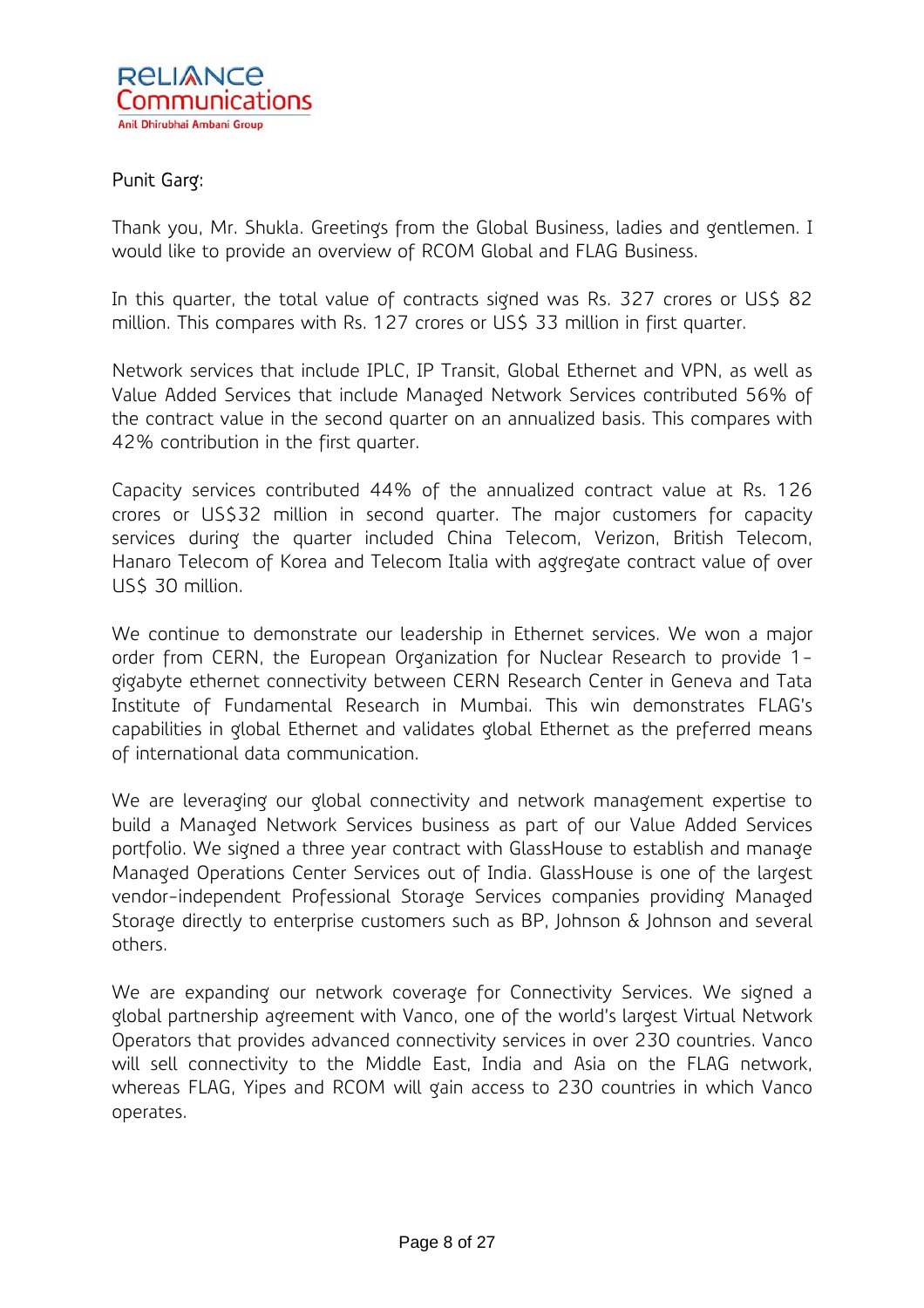

We continue to expand our connectivity services business in the Middle East leveraging our FALCON cable system. In the second quarter, we became the first and only service provider in Bahrain to provide IP Transit directly out of a port in Bahrain.

We are also rolling out our virtual points of presence in other FLAG and FALCON landing countries. We signed an agreement with ITC, the challenger in Saudi Arabia to establish two virtual points of presence in Saudi Arabia. We signed a one-stopshop agreement with Du, which is the challenger in UAE, to up-sell IPLC in UAE. We have also agreed to establish a virtual point of presence in Qatar with the incumbent Qatar Telecom, which is known as Qtel. FLAG is the only company with such deep network and service delivery capability in the Middle East. In addition to offering this full gamut of services to operators in the Middle East, we have aligned with the local telecom operators to sell co-branded FLAG products as channel partners to local enterprises in the Middle East.

FLAG has consistently moved up the AS, which is Autonomous Systems, ranking over the last eight quarters. From 43<sup>rd</sup> position in 2005, we have now come up to  $16<sup>th</sup>$  position in global ranking. Excluding US traffic, FLAG is already among the top five Global Internet traffic carriers. We plan to be ranked among the top 10 in the AS ranking, including carriage of US internet transit traffic, soon.

We are also emerging as one of the major carriers of internet content from the Middle East, China and SAARC countries and we intend to maintain our edge in providing connectivity to 'underserved' and 'underleveraged' regions of the world.

During the last quarter, we awarded a turnkey contract to Fujitsu for the construction of the FLAG Next Generation Network cable system. This initially comprises of build of two systems: the Mediterranean system between Egypt and France with nine landings and addressable GDP of US\$ 4.7 trillion and the Asia System between India, Thailand and Hong Kong with eight landings and addressable GDP of US\$ 1.9 trillion. Contracts for the Trans-Pacific and Africa Cable Systems are being finalized and would be announced shortly.

We plan to fund the project primarily through pre-build commitments from customers who purchase capacity on these systems. We have initiated discussions with target customers and have obtained encouraging response.

The Yipes transaction closure process is progressing as per schedule. We expect this to be completed in this quarter and definitely by mid-December 2007.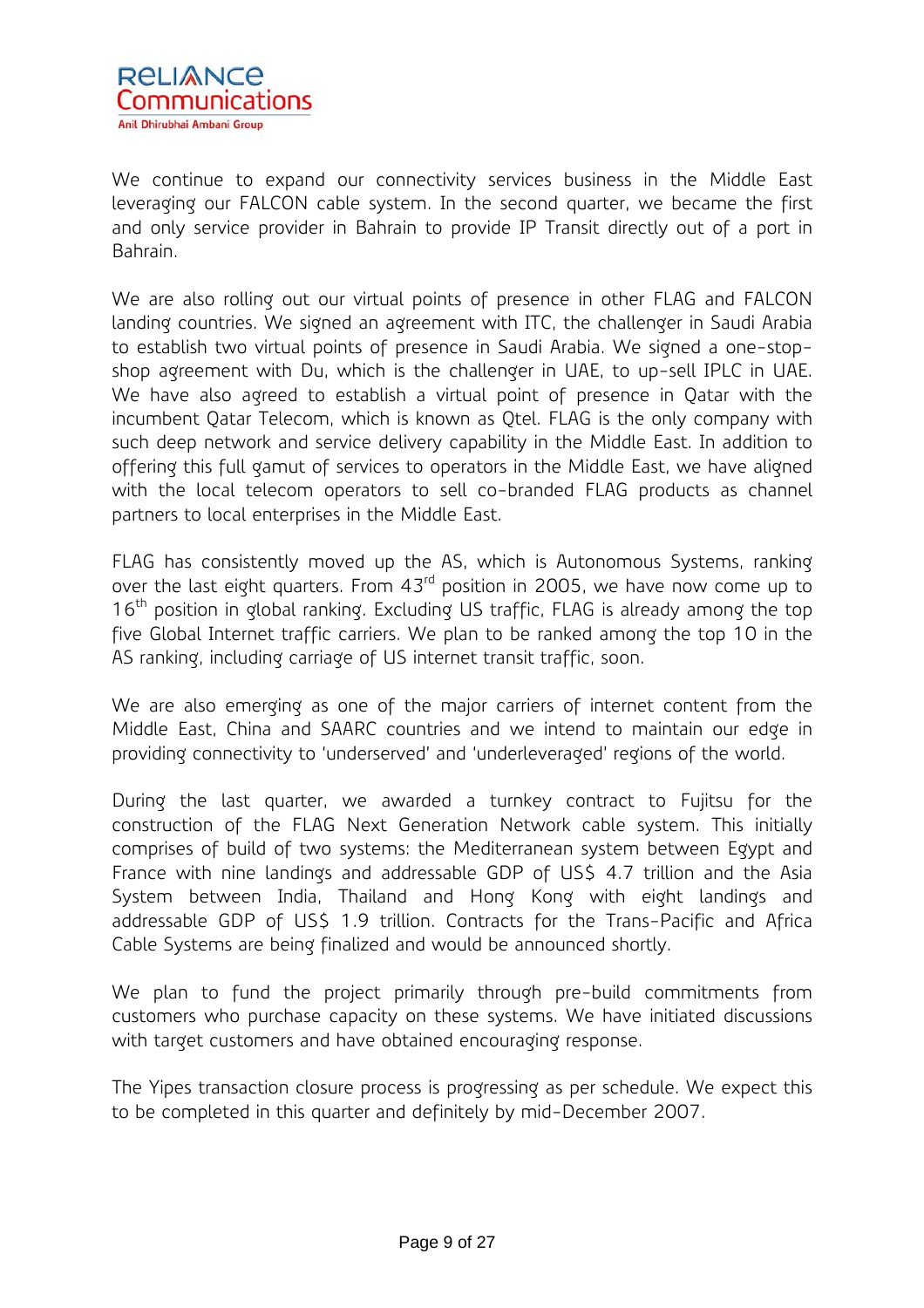

The final hearing on the VSNL arbitration, wherein FLAG has filed a damage claim of US\$ 385 million, is underway from 30<sup>th</sup> October to 10<sup>th</sup> November, 2007.

I would like to conclude that we are very excited about the market opportunities available to us based on our horizontal expansion into new territories, vertical expansion involving new virtual points of presence in the Middle East, expanding network and strong contribution for value added services.

I am sure you agree that this makes us a unique play on the exponential growth of digital applications and content distribution spanning developed and emerging markets.

Thank you. Now I will hand over to Mr. V. K. Aggarwal.

## V. K. Aggarwal:

Thank you Punit and hello everyone. I will give an overview of the Global Voice business. As you know, the Global Voice business comprises the international voice business as well as the national long distance business, both voice and data.

We maintained good performance in this quarter. Despite the competition, we were able to maintain our customer base and leading market share in both wholesale and retail segments.

International long distance minutes showed growth of 24%, compared to Q2 last year, increasing to 1.7 billion minutes during the quarter. National long distance minutes grew by 35% over Q2 last year to 5.9 billion minutes.

Despite the strong rupee, our international voice business delivered healthy performance with strong traffic growth in both wholesale and retail. The Reliance India Call business improved its price realization.

As you may be aware, we have a large base of international retail customers, who use our Reliance India Call and Reliance Global Call services. The customer base crossed the 1.3 million mark during the quarter. Despite growing competition, you will be happy to note that Reliance India Call remains the  $1<sup>st</sup>$  choice in the US for calling into India, with over 40% market share.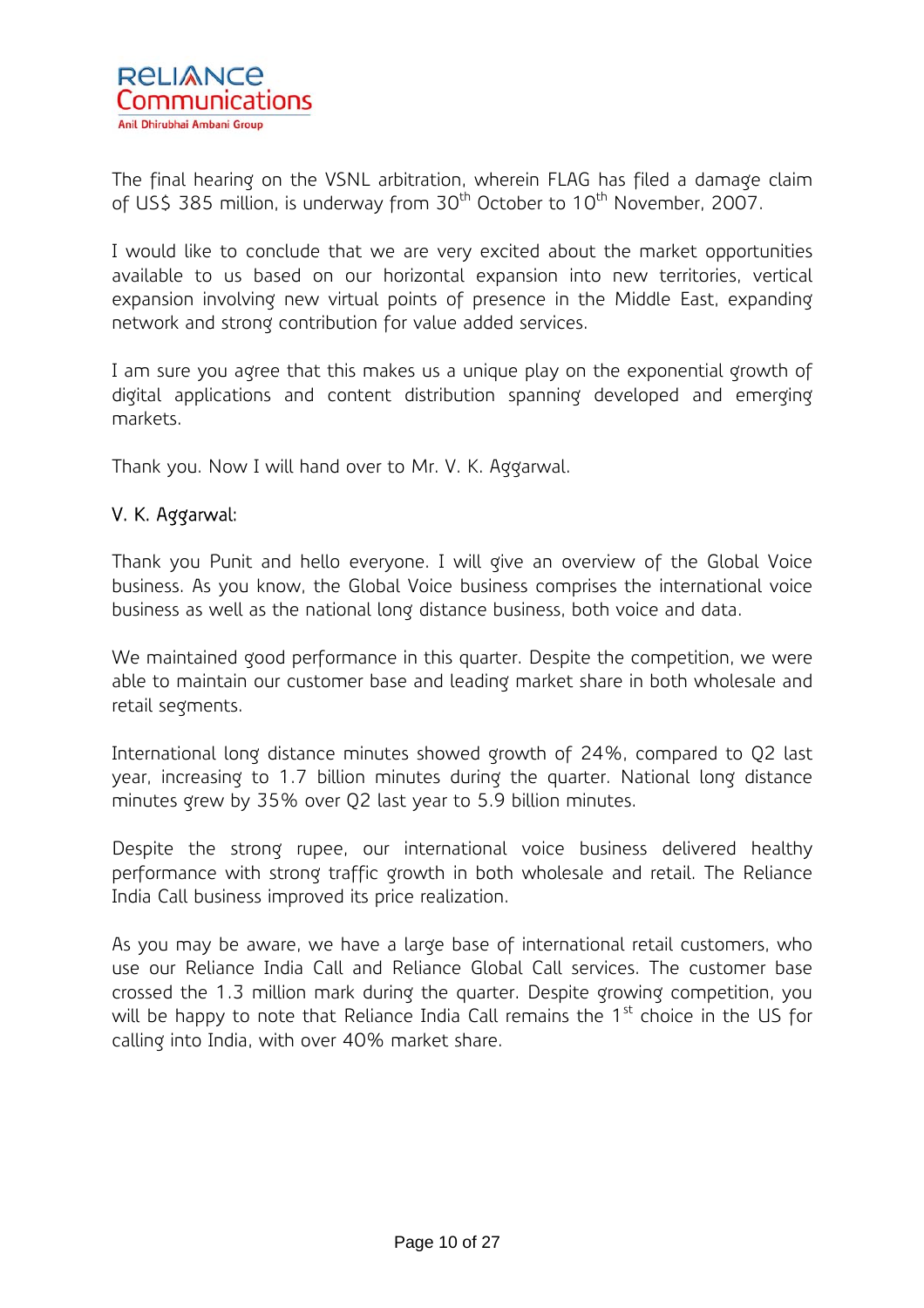

We continue to expand into new geographies and added more services to the portfolio. We have taken our services to Hong Kong and will be expanding into more countries in Asia-Pac, which have a higher community of interest with India.

On our retail platform, we also launched 'Reliance Passport' range of services for international travelers from India. Our calling card offers savings up to 90% with the convenience of buying before flying.

We continue to launch new services that are higher up the value chain, to improve our revenue mix from retail and enterprise customers globally. This gives us sustained captive traffic and enables us to meet competitive challenges.

We are now providing voice services on IP, a cost effective solution for medium and large call centers. We launched our Disaster Recovery Service for Call Centers available for the  $1<sup>st</sup>$  time in India. Major international contact center customers like Accenture and Citibank have already contracted with us for these services.

A substantial long distance network and long standing carrier relationships are the key strengths of our business. We also have the highest number of interconnections with other networks that helps us provide good quality at competitive prices by maximizing carriage of traffic on our own domestic and international networks. In this regard, the expansion of our pan-India optical fibre network to 130,000 route kilometers is expected to further augment our capabilities.

To summarize, we will continue to expand our International Retail Voice business to new geographies and add more services. We will also aggressively expand the International Hubbing voice business. We will increase NLD traffic carriage by focusing on new players in this segment, providing us the opportunity to sell infrastructure and bandwidth.

I will now hand over to my colleague, Mr. George Varghese.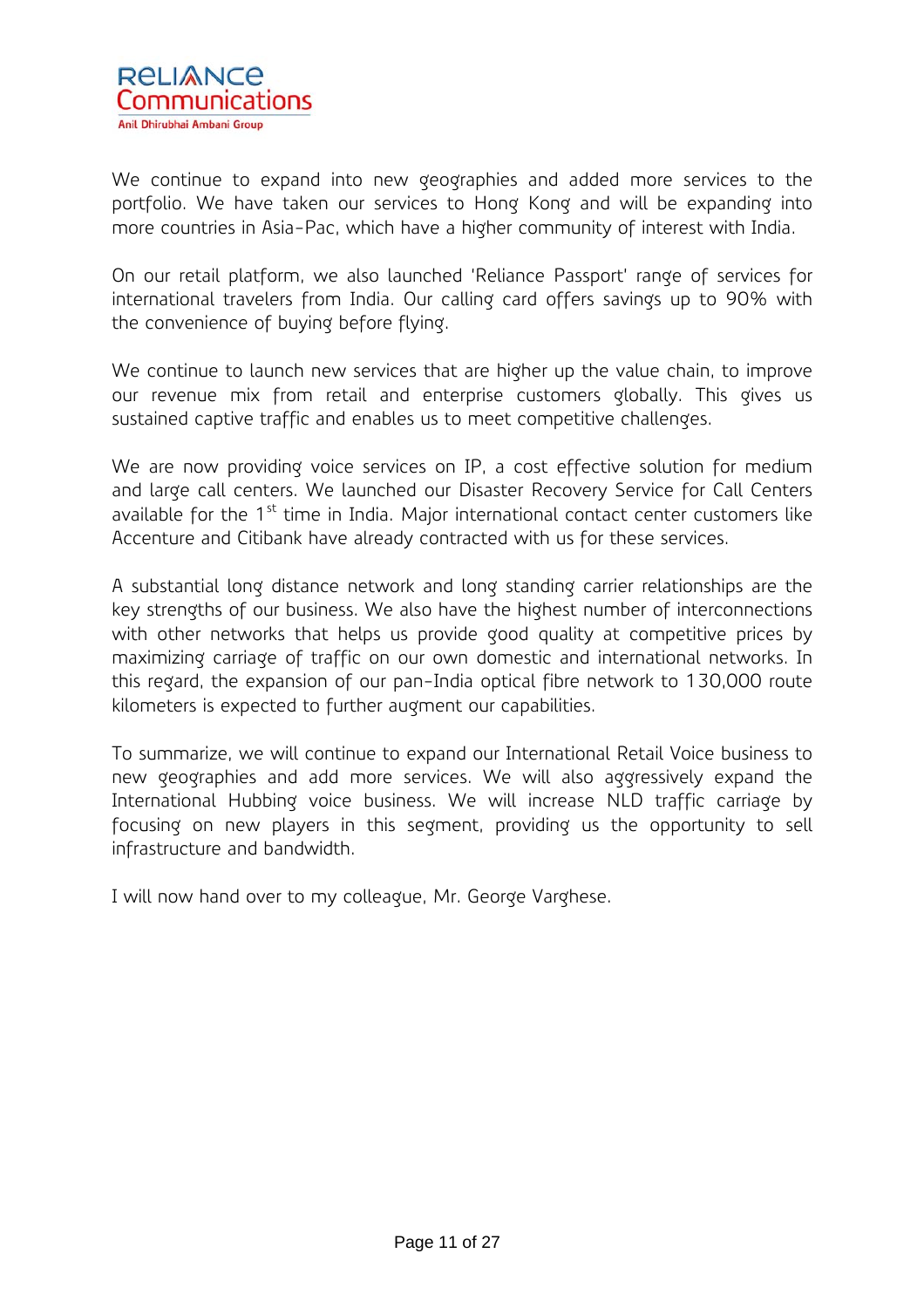

## George Varghese:

Thank you VK, and good day to all participants. Let me now briefly take you through the second quarter performance of the Broadband segment of our Enterprise business.

It has been yet another successful quarter of high growth. We maintained our position as the most preferred Premier Integrated Solutions provider for top enterprises and also maintained our leadership position in voice and data networking solutions and managed internet data center products.

We registered the highest ever order booking in any quarter so far of Rs. 3.5 billion or roughly US\$ 87 million. Our customers continued to strongly endorse the quality of our services, range of products and service levels. This is evident from the fact that 37% of our new orders by value came from existing customers.

In this quarter, we added names like Eureka Forbes, HT Media, Fullerton India, Adventity BPO, Asianet Satcom, Texas Instruments, Symbiotic, Global e-services and State Governments of Gujarat and Uttaranchal to our client list.

Under the e-governance segment we have won projects for setting up 1,504 rural multimedia kiosks in Gujarat and 2,098 in Uttaranchal to provide internet and egovernance applications to the rural masses in these states.

Our WiMax deployments in Pune and Bangalore have evinced large demand for the Premier Internet Package and Integrated Business Internet Package from the SMB segment. Our WiMax network provides wireline-like broadband speed and high level of reliability, resulting in growing customer satisfaction. We are now ready to deploy WiMax in Mumbai and Delhi. In less than a quarter, we have acquired more that 10,000 customers through WiMax deployment and now expect to repeat our success in Mumbai and Delhi.

Our building connectivity program in the premium residential neighborhoods is also catching pace. Despite the monsoon related interruptions, we connected 72,500 new buildings this quarter taking the cumulative number to 666,000 buildings. We are extending IP-centric metro gigabit Ethernet based last mile to all new buildings we connect so as to enable us provide unique multi-play offerings to the residential segments, including high speed secure internet, building/society intercom systems, home Wi-Fi systems, video surveillance applications and, of course, upcoming IPTV and HDTV services which are fully interactive real time video services.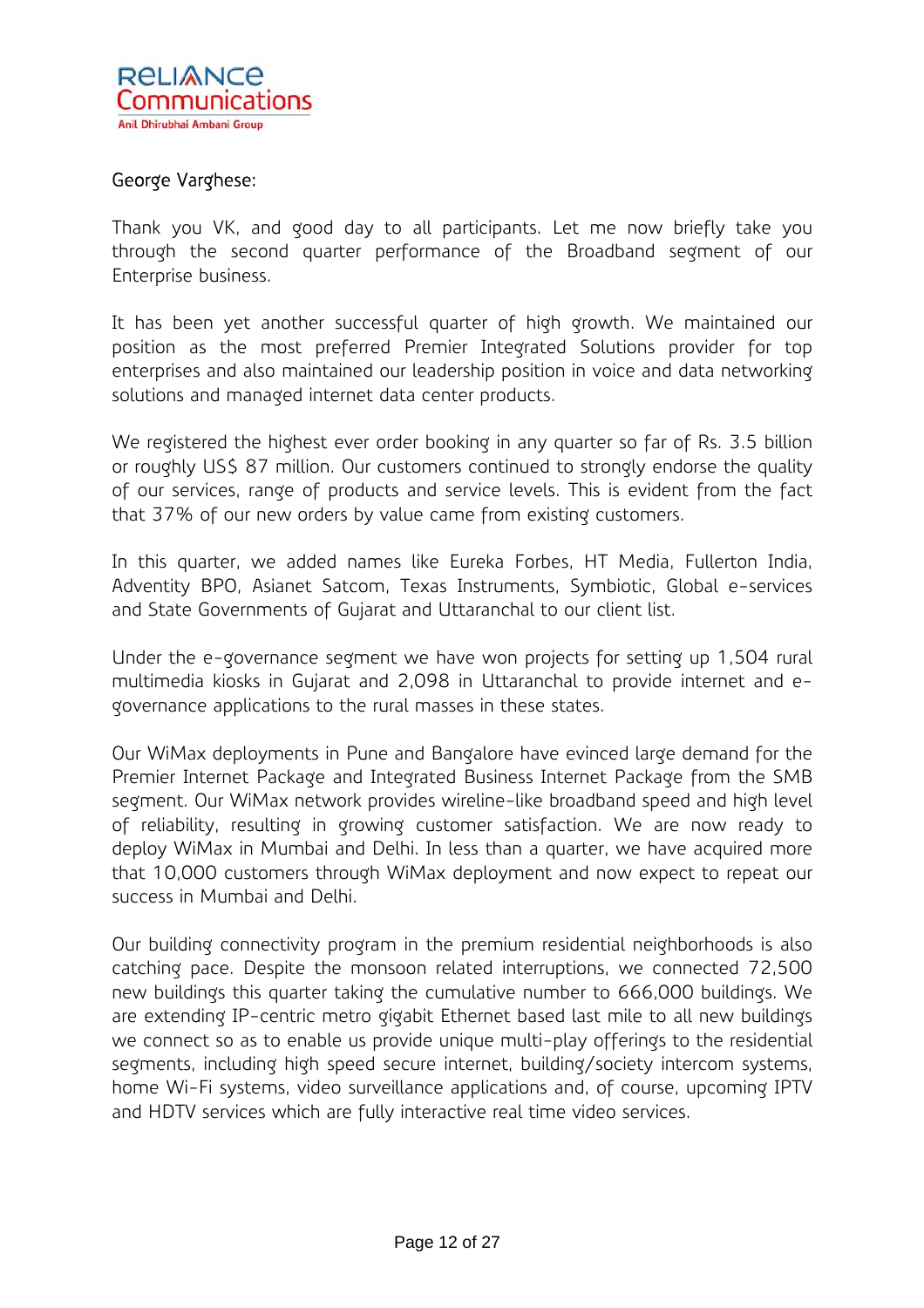

On the IPTV front, we have finalized our technology partner. We are in the process of completing formalities and will be announcing this path breaking initiative shortly. We are in the final stages of preparing the platform with integrated BSS-OSS systems to launch IPTV services before the end of this year.

Similarly, the DTH platform will also be ready for launch of services before the end of this year. We are in the process of finalizing content agreements with national and international content providers.

Coming now to the financial performance of this quarter, the Enterprise segment of Broadband continues to be our fastest growing business. Revenues in the current quarter grew by 14% over the previous quarter to Rs. 4.37 billion. Our EBITDA grew by 14.5% over the previous quarter to Rs. 2.1 billion, reflecting the quality of revenue generated from our Enterprise business.

I will now hand it to Arvind.

### Arvind Narang:

Thanks, George. We will now open the call to questions and answers. As you know, time is limited and we request you to focus on key strategic and business issues. We also request each participant to ask not more than two questions and to provide an opportunity for all participants to interact with the management. If there are detailed financial questions, I will be happy to answer those separately and please feel free to call me after the earnings call.

Moderator can we take the first question please.

#### Operator:

We have our first question from Mr. Sundeep Bihani from Lehman Brothers please go ahead, sir.

There is no response. I will take on the next question.

Next in line, we have Mr. Shubham Majumder from Macquarie Securities. Please go ahead, sir.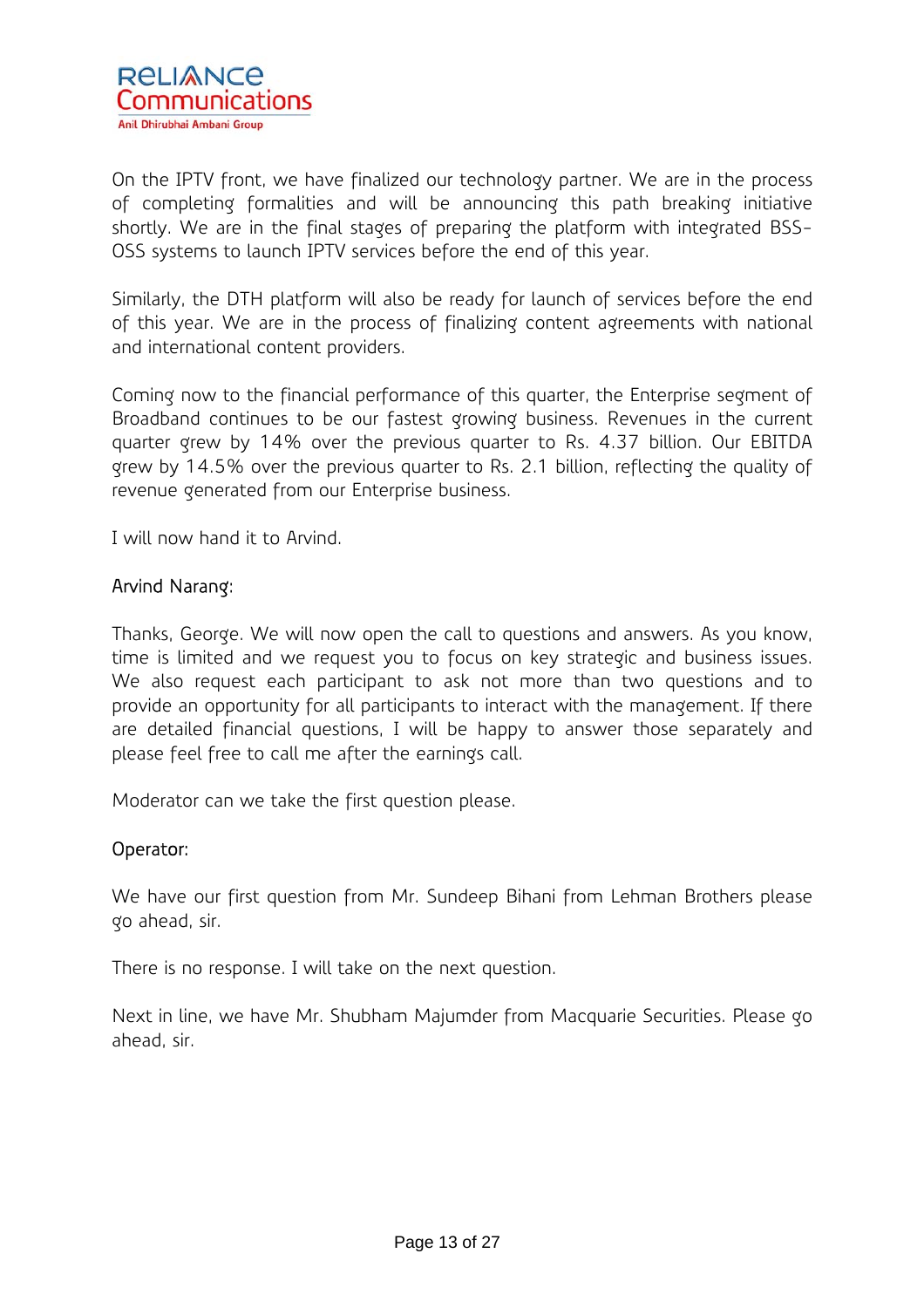

### Shubham Majumder:

Thanks for the opportunity to ask questions. I have two questions. One is that Vodafone Essar has been adding higher customers than Reliance Communications for each of the last six months. The marketshare differential between RCOM and Vodafone is now at just 30 basis points on an All-India basis. When do you think we will see a significant increase in monthly net additions and the potential upside in market share of net adds, the consequence of the sharp increase in coverage that you are rolling out at this point in time? That's my first question.

And my second question is, what is the reason for a sharp increase of 18% quarteron-quarter in inter segment eliminations to Rs. 10.1 billion, from Rs. 8.55 billion in June. You can throw some color on that?

Along with another financial question, which is that the sharp decline in SG&A cost as a percentage of revenues having fallen by about 270 basis points quarter-onquarter to 16.8%. It was down 8% quarter-on-quarter in absolute terms as well. Is that sustainable at the SG&A line?

#### Anil Dhirubhai Ambani:

Shubham, your financial queries will be taken off-line by Arvind. Your question on the impact of customer net adds with the rollout. You answered actually the question yourself. As we complete our rollout and we expand our coverage and our capacity on a nationwide basis, clearly you will see stronger momentum in the coming months going forward and we will expand our market share in the coming quarter.

#### Shubham Majumder:

Okay. Thank you.

#### Operator:

Thank you. Mr. Majumder. Next in line we have Mr. Henry Cobbe from Nevsky Capital. Please go ahead, sir.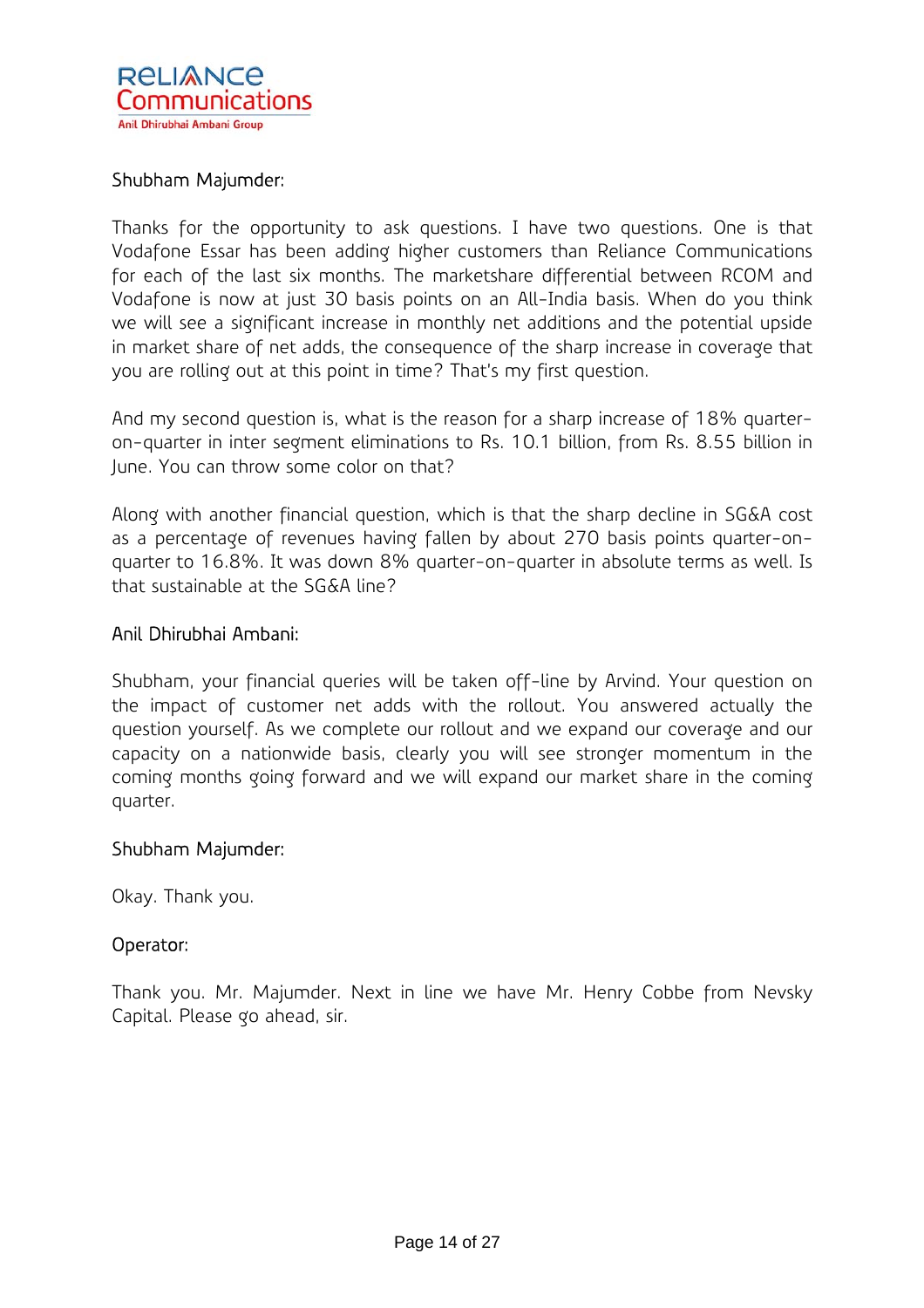

## Henry Cobbe:

Henry Cobbe from Nevsky Capital. Thank you very much for the call. And my question is on the GSM rollouts. How much of the GSM network have you already began to deploy because I just notice that in your balance sheet the construction in progress is now about Rs. 79 billion which means most of your capex is going into the construction in progress. So you haven't begun to depreciate these assets, which implies that they haven't begun to be utilized yet, which implies that this probably is GSM capex. So could you update us about this construction in progress, when you start depreciating it and what impact that will have on your depreciation expense?

And my second question is that I heard reports that Rs. 1.7 billion of your mobile revenue was actually a refund from the TDSAT and one-off in nature. Could you perhaps provide us more information about this?

### Anil Dhirubhai Ambani:

As far as the TDSAT returns are concerned, it is accounted for in our revenues and that's over payment that was made in terms of what all the operators were being charged for in terms of the AGR calculations and the regulator, the appellate authority, ruled and I think all the operators have got their levels of return.

As far as GSM roll out is concerned I am sure you are familiar that in eight different circles in India, we operate both GSM and CDMA so naturally the GSM rollout is full steam ahead in those circles in line with our CDMA roll out. In the rest of India, naturally we are rolling out CDMA. As we move forward and as we get all the appropriate approvals, then the nationwide GSM capex will start only after that.

#### Henry Cobbe:

Could you just explain what the construction in progress is because it's about onefifth of your total gross fixed assets whereas the industry average is usually like 3- 4%?

#### Anil Dhirubhai Ambani:

You are categorizing the entire capex as the capex for mobility, which is not really true. As you know, we are an integrated company, we have several businesses so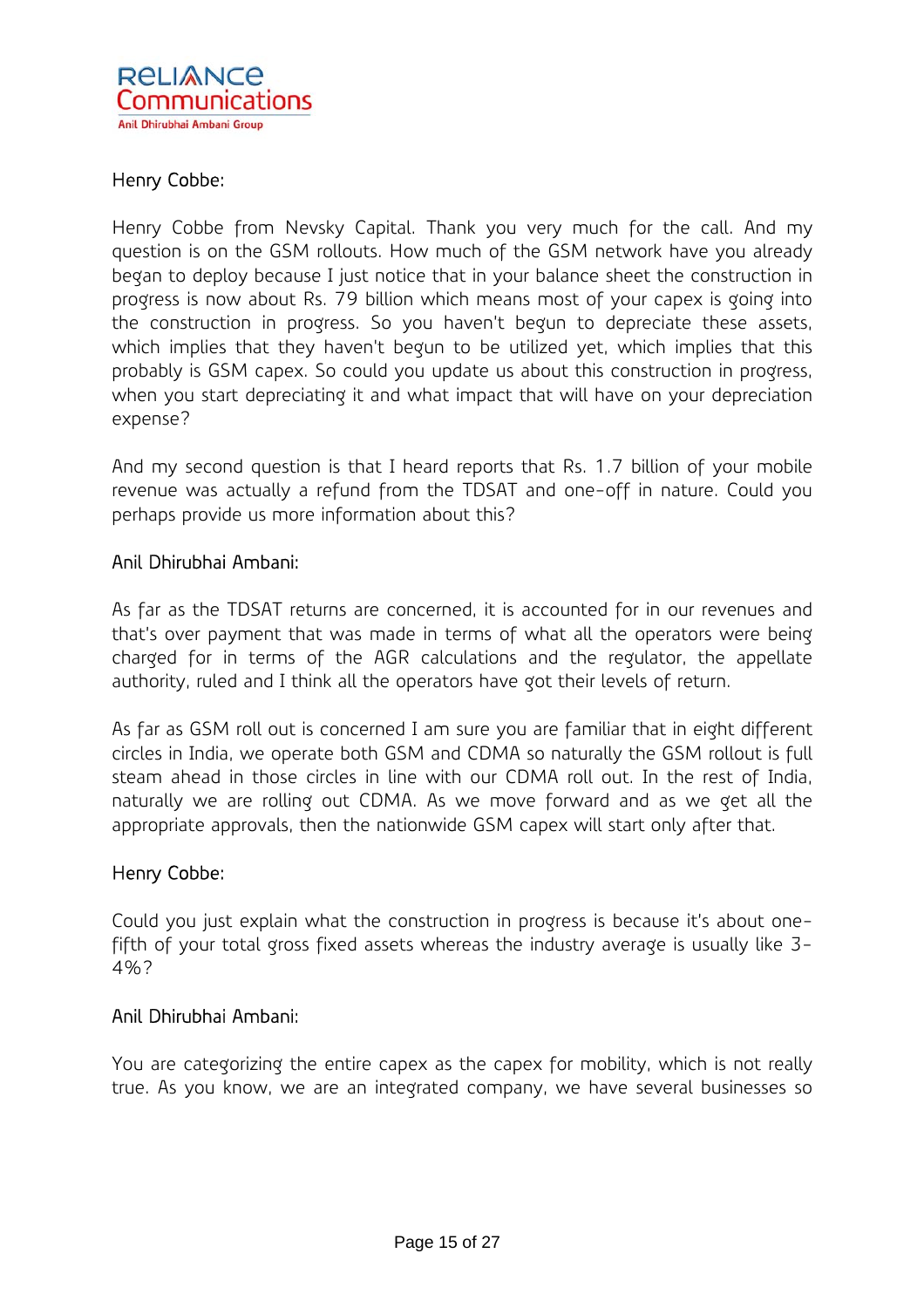

this is the gross capital work-in-progress for the entire company. This is not for the mobility business.

### Henry Cobbe:

All right. Okay so this is more or less through FLAG, is it?

#### Anil Dhirubhai Ambani:

No, we have got our Enterprise business, we have got our Home business, we have got our International business, our FLAG business and our Wireless business.

#### Henry Cobbe:

So my question is, when does this get capitalized or get written up to book, and we start seeing depreciation expense increase.

#### Anil Dhirubhai Ambani:

As and when the assets are put to productive use, as soon as commercial production starts, depreciation would be charged.

#### Henry Cobbe:

Okay. Why is there such a delay in getting these assets utilized? What is the leadtime involved?

#### Anil Dhirubhai Ambani:

There is no delay at all. These are very large, different projects and you do not capitalize as you go along. When you complete the project and assets are put to productive use, then we will move forward.

#### Henry Cobbe:

Okay, and when will that be?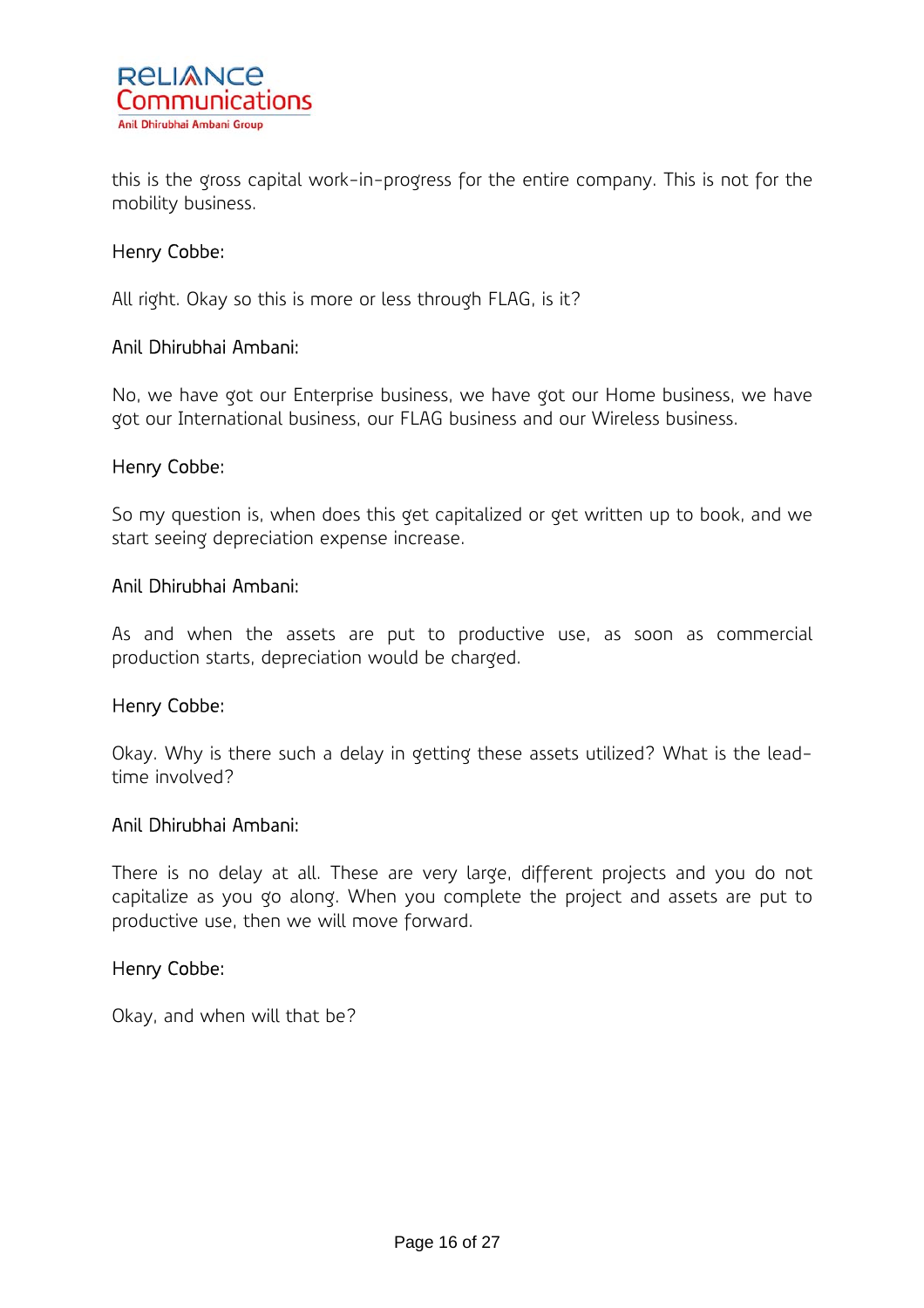

## Anil Dhirubhai Ambani:

As and when the various projects start and if we talk about… one of my colleagues mentioned that the DTH project and the IPTV project will start at the end of the financial year. So the next year, naturally depreciation will be charged. I am just using this as an example.

#### Henry Cobbe:

Okay. Thank you very much.

#### Anil Dhirubhai Ambani:

Thank you.

#### Operator:

Thank you. Next in line we have Srinivas Rao from Deutsche Bank. Please go ahead, sir.

#### Srinivas Rao:

Sir, Srinivas here. Just wanted your thoughts on the attractiveness of your GSM rollout given the recent news flow on that sector. Probably the trade-off between CDMA and GSM becomes… Your view on how attractive it continuous to remain. That's my only question.

#### Anil Dhirubhai Ambani:

Srinivas, we are very, very clear that licenses are technology neutral. Customers buy products and services. And we still believe that we can create value by operating GSM and CDMA which is visible in our 8 Reliance Telecom circles where we are approaching pretty high market shares in excess of 35 to 40 percent.

#### Srinivas Rao:

Thank you, sir.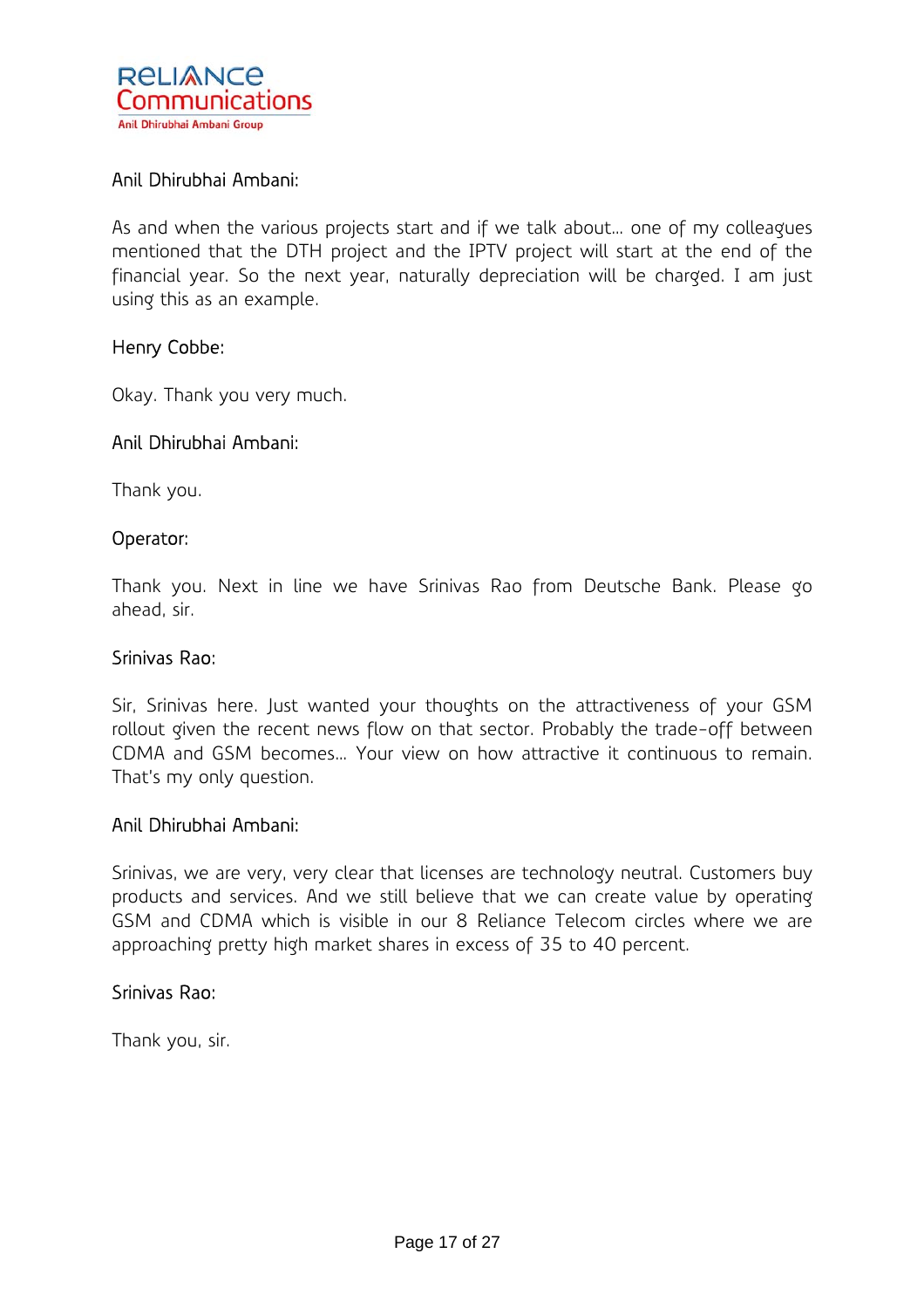

## Operator:

Thank you Mr. Rao. Next question comes from Mr. Sundeep Bihani from Lehman Brothers.

### Sundeep Bihani:

Thank you for the call. I just had two questions. First of all, what are your expectations on mobile number portability, when do you expect it to come, given that it would be a big positive for your GSM rollout.

Second is, any update on the various value unlocking initiatives whether it is FLAG, the BPO business or the Real Estate portion. Thank you.

### Anil Dhirubhai Ambani:

Thank you, Sundeep. I think as far as we are concerned we support mobile number portability. We believe that the TRAI has recommended mobile number portability and we would expect this to be sooner than later because we think that it is in the overall interest of the growing number of more than 200 million mobile customers. That there is a critical mass, by which we can serve these mobile customers.

As far as the value unlocking initiatives are concerned, we had announced four of them. Reliance Telecom Infrastructure – you have already seen a 5% placement and on the three other initiatives which is SEZ, our BPO activity as well as the FLAG initiative, all this is work-in-progress and I am sure that as and when in the near term we have news to share with you, we will share it with you. But I think it is going to be sooner than later.

#### Sundeep Bihani:

Thank you.

## Operator:

Thank you, We have a follow up question from Mr. Shubham Majumder from Macquarie Securities. Please go ahead, sir.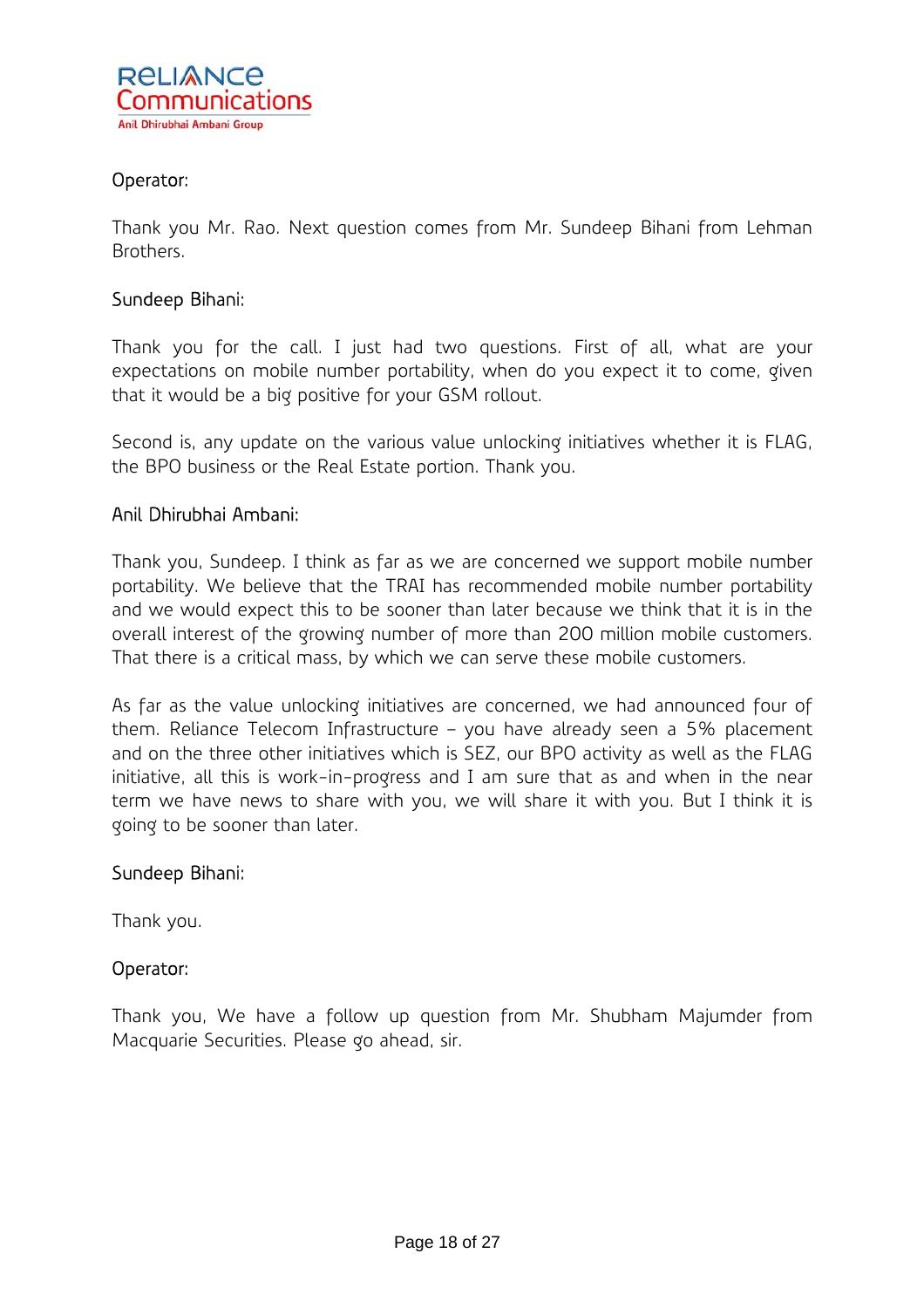## **RELIANCE** Communications Anil Dhirubhai Ambani Group

## Shubham Majumder:

Thank you for the opportunity. I just wanted to have some color on the average revenue per user and minutes of use numbers. Its not really financial numbers that I am asking about but if you had to take out the Rs. 1.67 billion refund that you have got from TDSAT and you had to look at the ARPU numbers which is basically the core operational numbers which will be sustainable going forward, you would see that the ARPU number is essentially down significantly quarter-on-quarter by about 6 to 7% and minutes of use are also down a little more than expectations. And this is something that is a recurrent theme across the sector. In other competitor results also we have seen this thing play out. Is there a fundamental worry on the minutes of use structurally weakening in the sector and are we hitting a cap? And what are your thoughts on MoU and ARPU trends going forward, more a sort of structural thing across the industry.

### Anil Dhirubhai Ambani:

I think Shubham your question is aimed more at… as you go from 200 million customers to 500 million customers and you look at first time mobile users you are likely to see in the short term a lower MOU because he is a first time mobile user, he has never used it and over the medium term to long term as he uses the product he is going to increase his MOU.

Second is, from our perspective, as we have just recently started launching, in various circles, unlimited calling, we will see over the next few quarters the MOU will rise as the critical mass of customers commit. This is like the surge we had when suddenly the industry announced lifetime plans and we saw huge a surge in customer base.

So I think these are trends that are important for us to monitor and you have rightly picked on both these themes and I think that the whole of the industry will be, in our view, looking at higher MOUs in the medium to long-term, not in the immediate short run, but it ultimately will depend on products and services.

#### Shubham Majumder:

So do we read that as pressure continuing in the immediate short-term – over the next couple of quarters – on MOUs, and there is likely to be an expansion in the medium to long-term.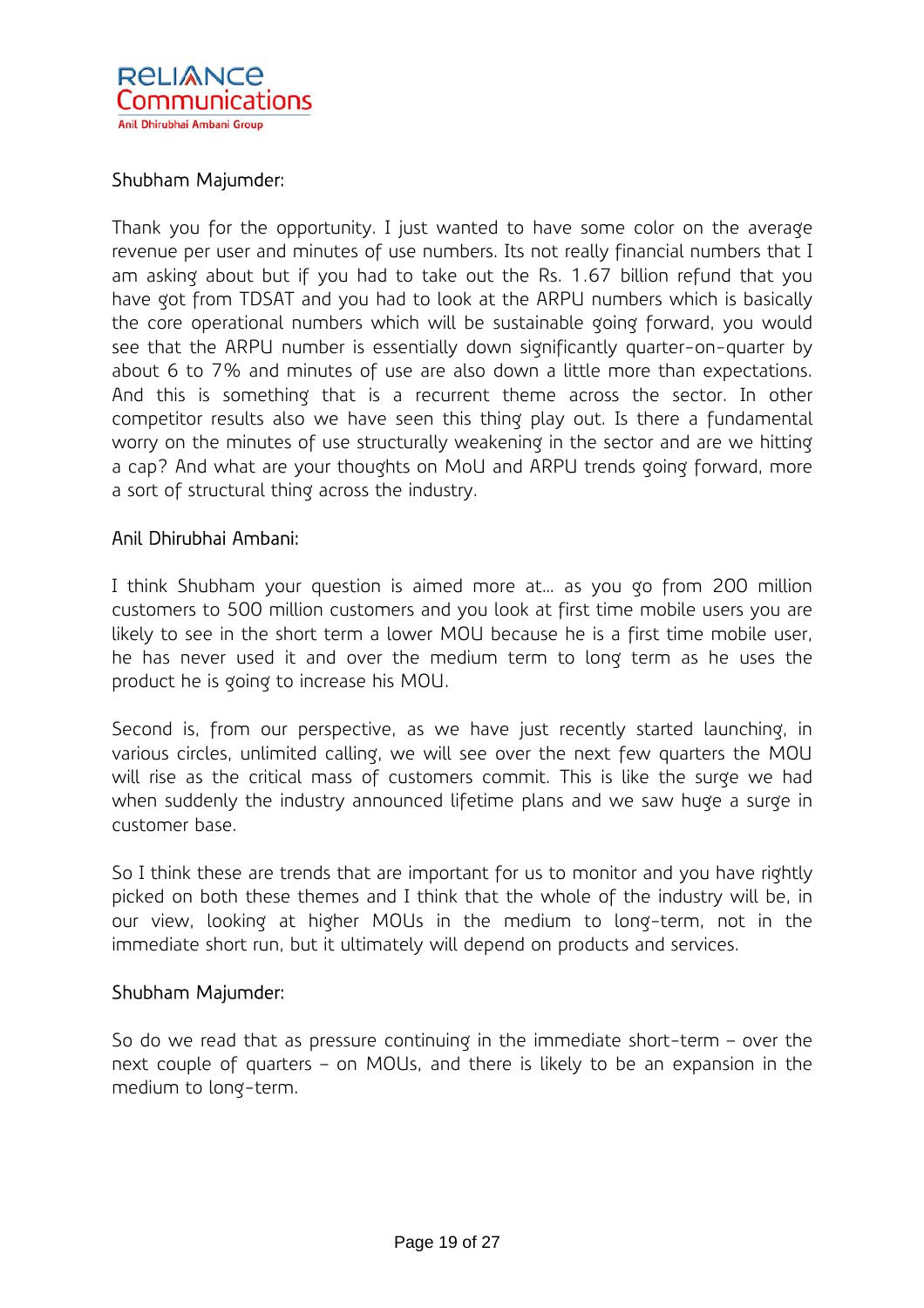

## Anil Dhirubhai Ambani:

I think it is critically linked with network rollout and it is also linked with what sort of bundling schemes we do between handsets and talk time.

### Shubham Majumder:

And just a very small follow-up, you just mentioned about on-net free calling plans that you launched, re-launched in your circles in a new avatar in the recent quarter, and in the earlier quarter you had phased out a lot of the low or no revenue generating schemes. So what is the difference between what you phased out and what you actually started doing, qualitatively?

### Anil Dhirubhai Ambani:

I think that there are different packages and here if somebody is committing, I am just using this as an example, Rs. 399, which is maybe 30 to 50% higher in ARPU terms compared to a normal customer and if customers want to buy those packages… and ultimately this is a segmented market, a highly segmented market. So you are going to have various sizes of packages going on and we will have to keep an iterative process on by which we will keep adding and subtracting as we move along.

#### Shubham Majumder:

Thank you. Thank you so much.

#### Operator:

Thank you, Mr. Majumder. Next question we have from Suresh Mahadevan from UBS. Please go ahead, sir.

#### Suresh Mahadevan:

Yes. Good afternoon. Thanks a lot for the call. I have two quick questions. One is about your GSM strategy. Now that there is some visibility about the GSM spectrum I want to know how much will it cost to put up a GSM network to match the CDMA coverage? So that is question number one.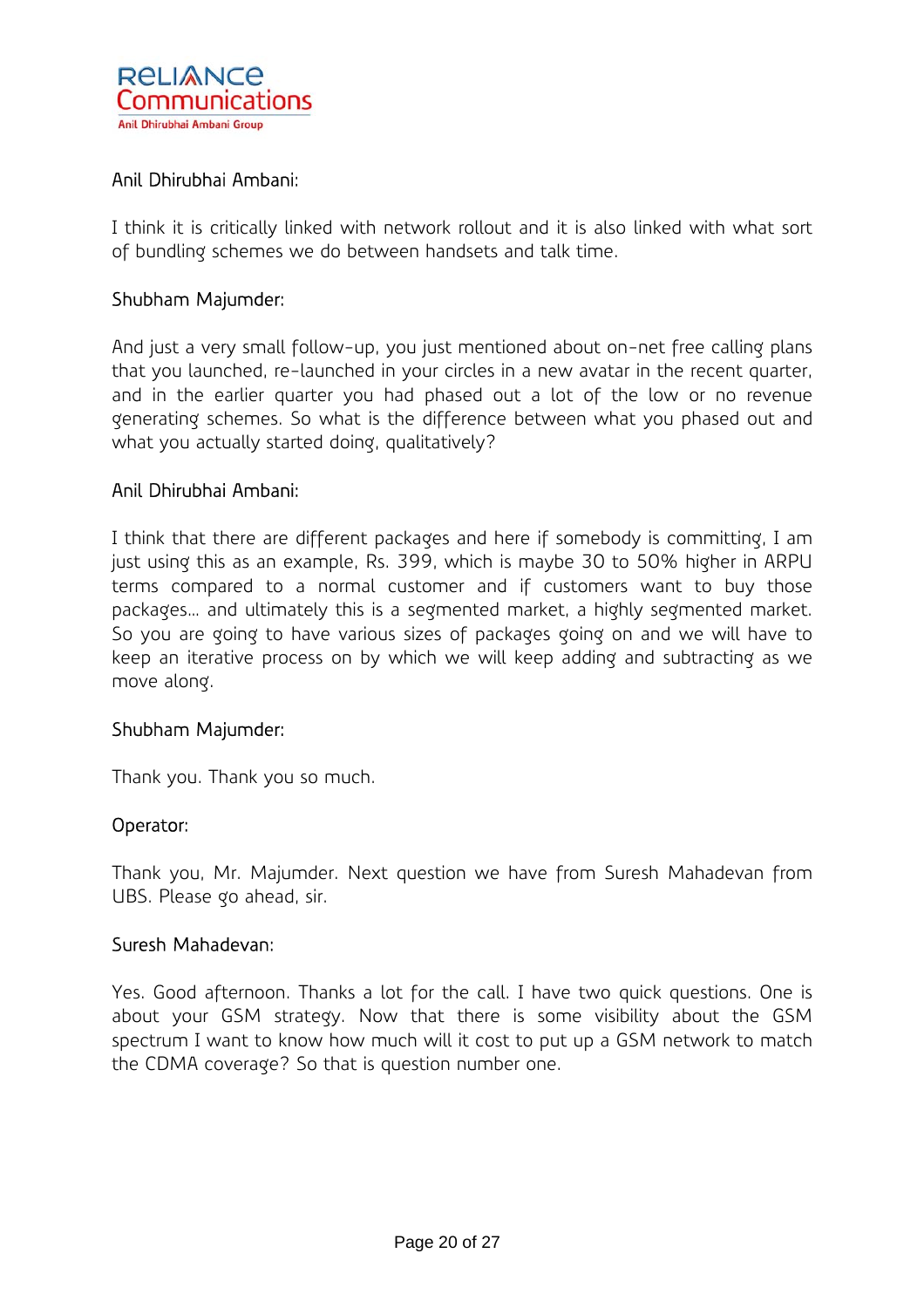

Second is, I wanted to take Mr. Ambani's take on what will happen, I mean, how do you see this whole spectrum situation resolving itself because there seems to be a fair amount of new flow as well as activity, both legal and TEC reports and things like that. So how do you view this situation resolving itself? Thanks a lot.

### Anil Dhirubhai Ambani:

I think that as far as nationwide GSM costs are concerned, we have projected that our electronics cost will be over Rs. 5,000 crores and as and when we get spectrum and actually the rest of the cost in terms of passive infrastructure, transport infrastructure will be then be assembled together and then we will have a definitive number which we will communicate.

To the resolution of issues, I think that the process of spectrum allocation for start up purposes is pretty clear in terms of what start up spectrum we are eligible for. As you are familiar we've already paid the fee and our eligibility starts from the day that we have paid fees.

So we are waiting now in the queue for spectrum and people have waited for sometime to get spectrum and we are now in the queue. So, hopefully as the defense ministry releases their 20 megahertz, we believe that towards the end of this year, which is another 60 days from now, I think that in 2008 there will be enough spectrum that is available for operators.

#### Suresh Mahadevan:

Okay. Thanks a lot.

#### Anil Dhirubhai Ambani:

Thank you.

#### Operator:

Thank you, Mr. Mahadevan. Next question comes from Sanjay Chawla from JPMorgan. Please go ahead, sir.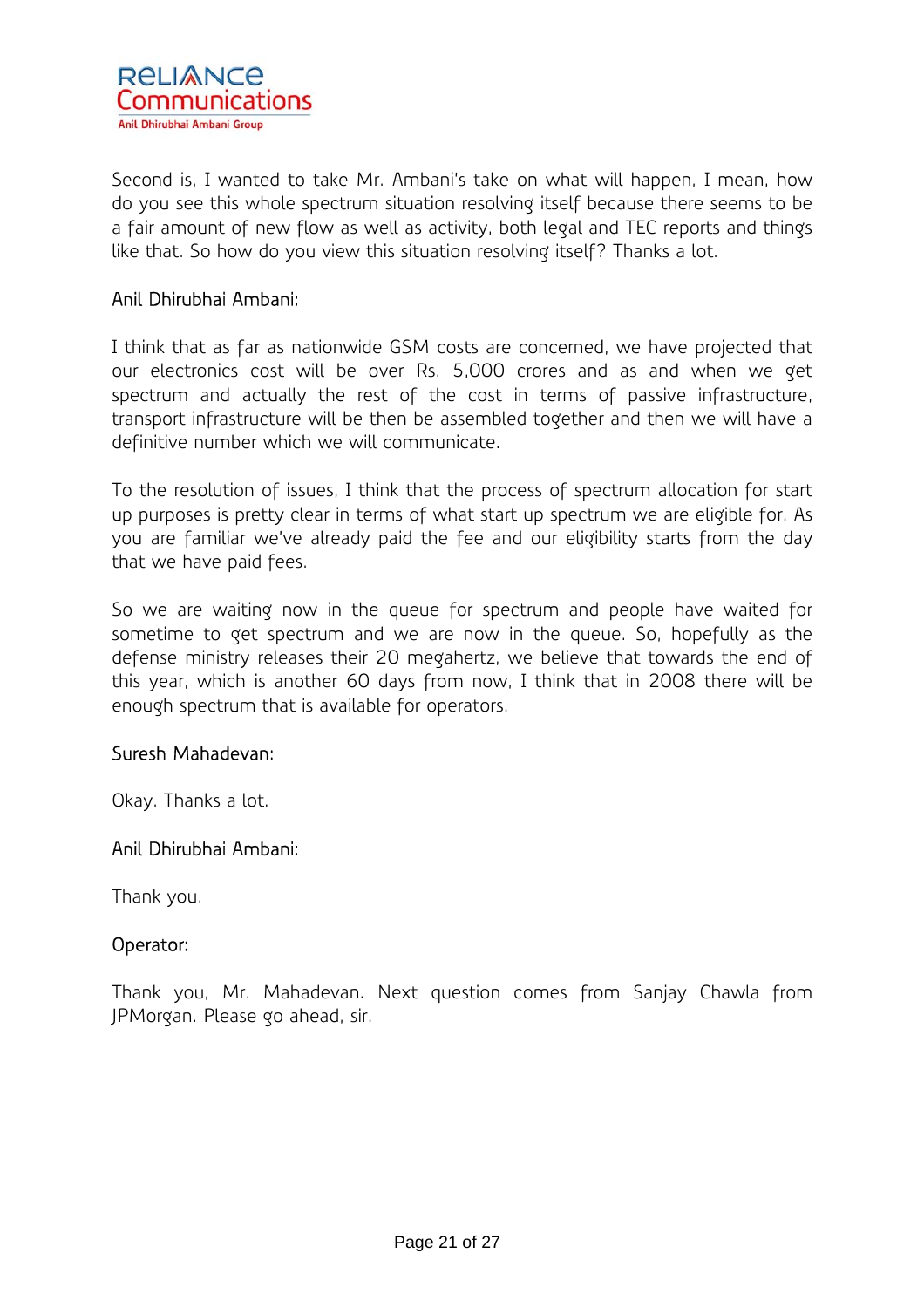

## Sanjay Chawla:

Hi. Thank you for the call. I have two questions. One is, if you could provide some color on the growth in the number of towers and BTS's, specially the passive infrastructure deployment which has been done by RTIL?

And the second question is, now that you are going to be getting the GSM spectrum under the same UASL held by RCOM, is there any possibility of redemption of the preference shares, which are owned in Swan Telecom and Luxfield and these companies?

### Anil Dhirubhai Ambani:

I think, Sanjay as far as the pref cap is concerned, those have already been redeemed, so that is out of the way. And as far as, the tower infrastructure is concerned and Reliance Telecom Infrastructure, I have already said this in my opening comments that we are on track to complete 40,000 towers plus and have the widest and deepest coverage which we believe we will come to conclude at the end of this financial year. They are multi tenanted so we will have the advantage of them not only locating CDMA electronics but also have the ability to post GSM electronics.

## Sanjay Chawla:

Has there been any significant change in the number of towers, I mean, you have deployed… some indication?

#### Anil Dhirubhai Ambani:

We don't give month-by-month towers and BTS's, etcetera. As I said that we will have the widest and deepest coverage on a nationwide basis by the end of this financial year.

#### Sanjay Chawla:

Thank you very much.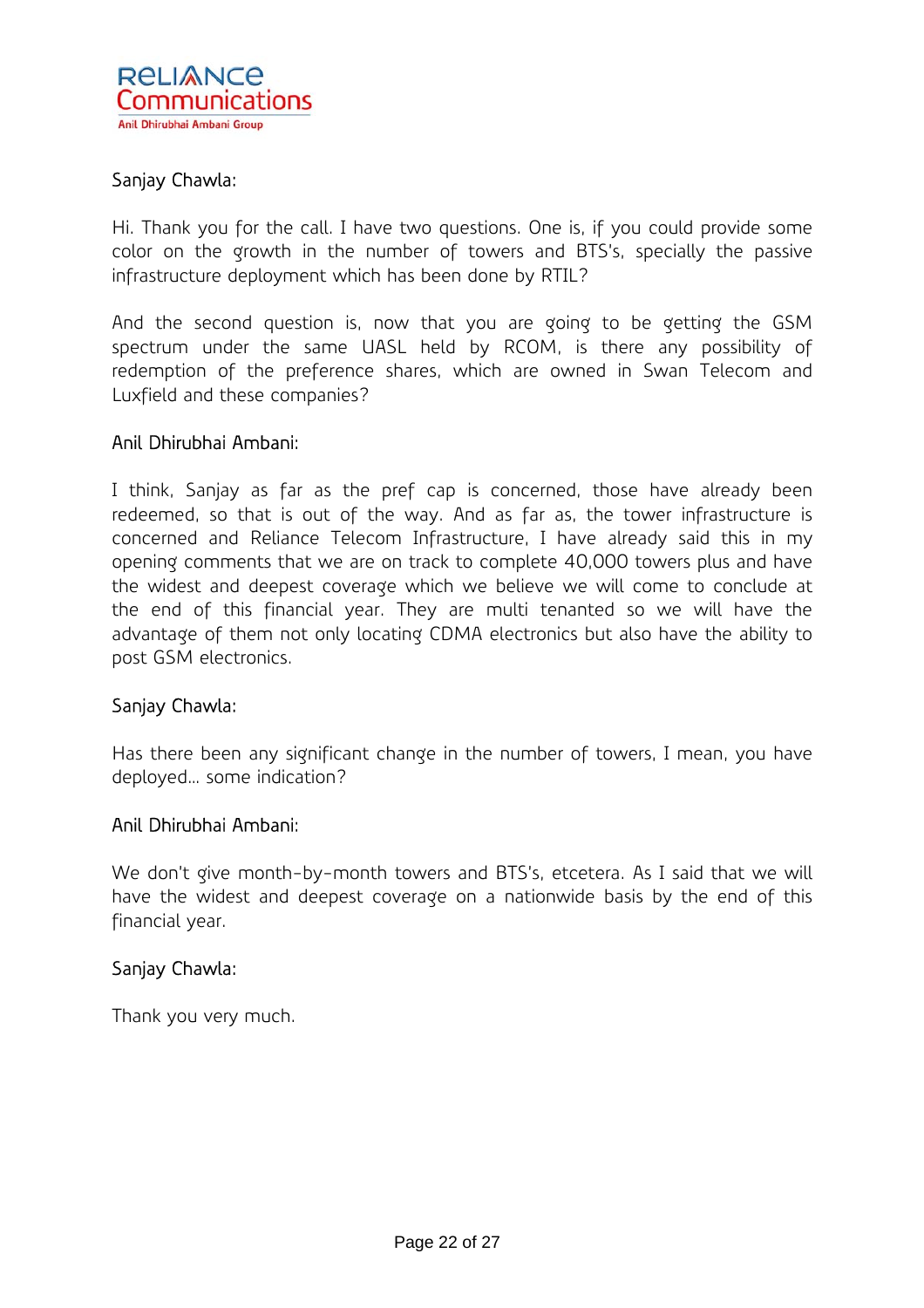

## Operator:

Thank you, Mr. Chawla. Next in line we have Mr. Yogesh Kirve from Anand Rathi. Please go ahead, sir.

### Yogesh Kirve:

Yes. Hi. Thanks for taking my question. I have just one small question. It's regarding your Global business. RCOM has lined up an aggressive submarine build out plan. It also coincides with the network build out by some of the other operators, in some cases on the same route that you are targeting. I understand that Verizon is planning to build a Trans-Pacific cable while there was news regarding VSNL building intra-Asia cable. Just want to understand what the strategy is and how would pricing shape up a year down the line?

### Punit Garg:

Thank you, Yogesh. When you look at our strategy vis-à-vis any other operator, it is pretty significant. When you look at it from our angle, we are the only private cable service provider across the globe which has significant presence in 60 countries today. When you look at anyone else, when you talk about Verizon and all, they are participating in consortium build basically to protect their own turf. When you talk about their Trans-Pacific build, it's a consortium build between the Chinese, Korean, Taiwanese and Americans to meet their own customer demand and it is not to meet the requirement of the industry.

When you see that VSNL is building their Asia cable, they already have capacity between Chennai and Singapore, and between Japan and US. They are trying to bridge the gap in what they have and that's again through consortium build.

So our stance is to meet the requirement of our customers today who are carriers, enterprises, content service providers and ISPs in the Middle East and Europe and fill up the strategic gaps in the Mediterranean region, in the African region, in the Asian region and Pacific. Thank you.

#### Operator:

Thank you, Mr. Yogesh. Next in line we have Mr. Atul from Tata Mutual Fund. Please go ahead, sir.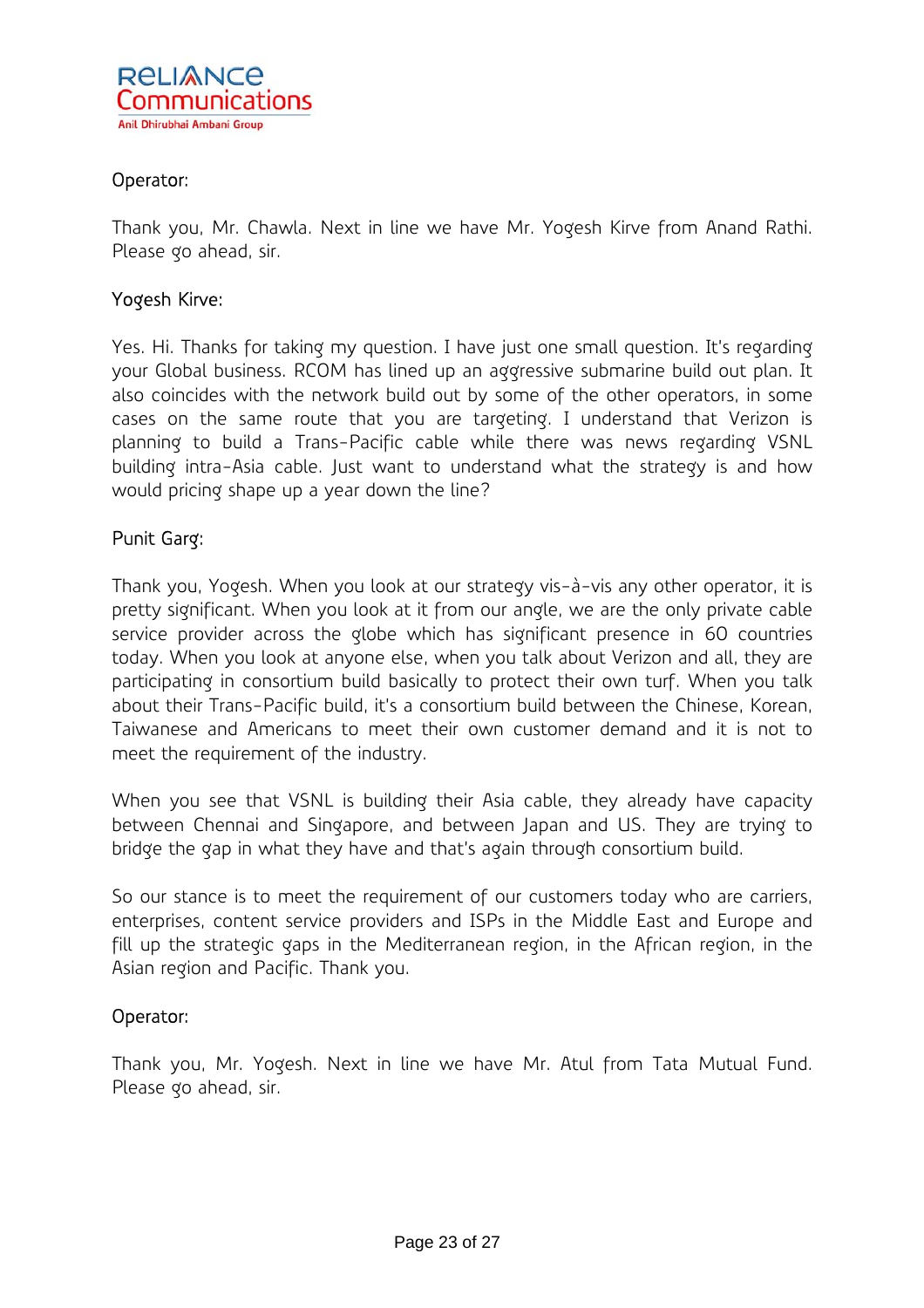

## Atul:

Congratulations on a very good set of numbers. I have one question. As now we have visibility of GSM rollout, actually what kind of breakeven or EBIT period we can expect from for this new GSM rollout?

### Anil Dhirubhai Ambani:

I don't think that we are sharing numbers on pay back periods and rates of return by business and by technology. We think that if you look at our EBITDA numbers and the sustainability of those numbers, they are self-explanatory in terms of what sort of rate of return we are shooting for.

#### Atul:

Okay. But sir, as we will get new subscribers from rural areas or hinterland, those subscribers will have low ARPU, so on that front what is the new GSM rollout looking at?

#### Anil Dhirubhai Ambani:

The new mobile customer who is coming in from the villages and the rural areas, is undoubtedly a lower ARPU customer so whether it is CDMA or GSM, frankly it makes very little difference.

#### Atul:

Okay.

## Anil Dhirubhai Ambani:

Thank you.

#### Atul:

Thank you.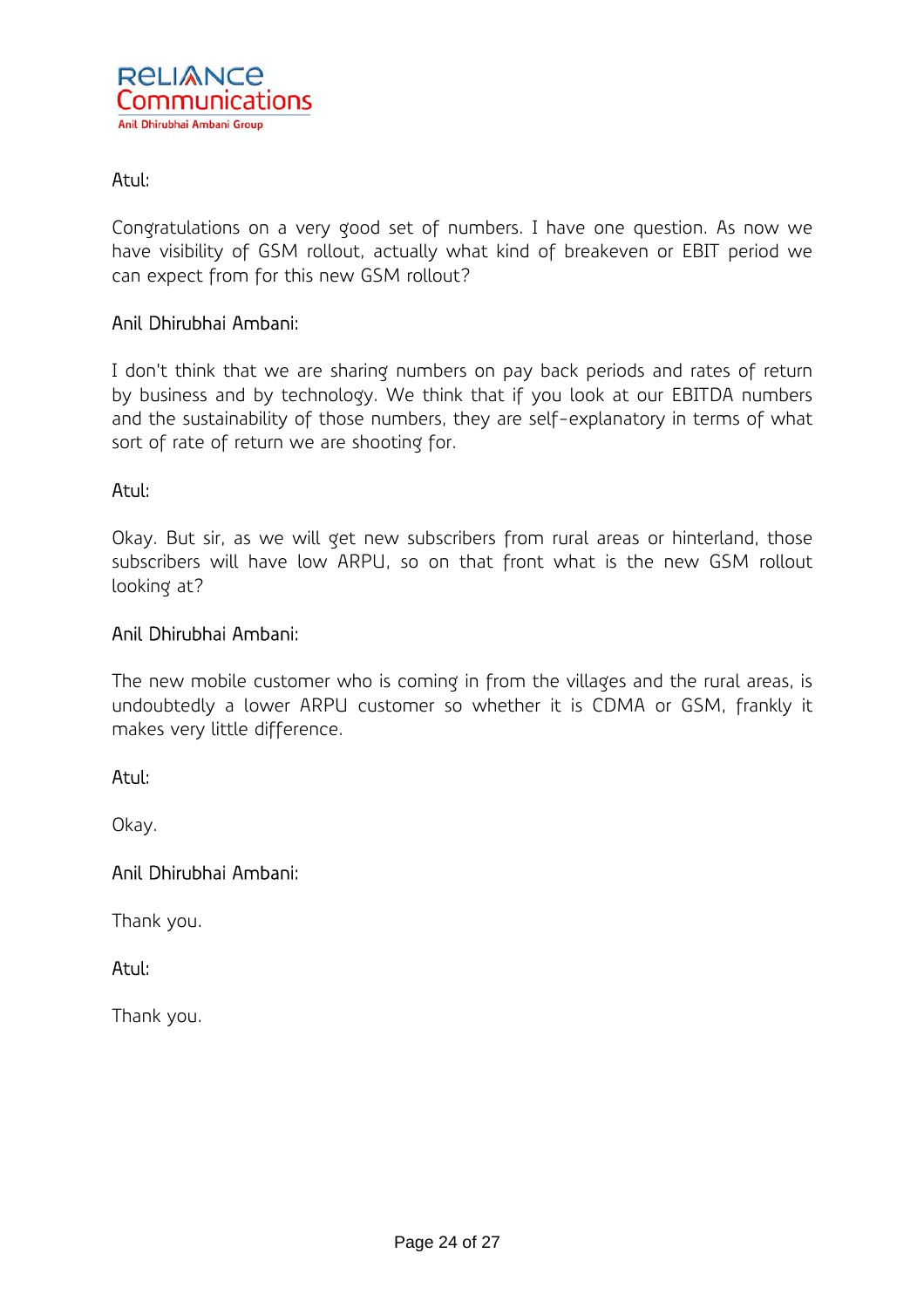

## Operator:

Thank you. Next question we have from Mr. Rajiv Sharma from HSBC. Please go ahead sir.

### Rajiv Sharma:

Thanks for the opportunity. I have just two sets of questions. First is, what is your longer term approach to the CDMA network, would you shut it down once you have critical mass on GSM or would you use it as a high end data kind of network and also if say tomorrow 3G is there would you upgrade via CDMA based 3G or via GSM based 3G. Which one or would you do both? Thanks a lot.

### Anil Dhirubhai Ambani:

I think that we are very, very clear that our CDMA investments are here for the long-term. We will continue to operate both CDMA and GSM, we will segment markets, products and services to serve our various customers. So we believe that we'll be continuing operating both those platforms. As far as 3G is concerned, as soon as there is a 3G policy framework announced by the DOT, we can only respond at that stage.

#### Rajiv Sharma:

Okay. Just a follow-up on your on this CDMA question. You have handsets subsidy which goes in for the acquisition of a mobile customer on CDMA where as on GSM this handset subsidy element is not there. So in that case would you be positioning GSM for acquisition kind of network and what will be the positioning for the CDMA network?

#### Anil Dhirubhai Ambani:

We are operating, as I said earlier, in eight circles on GSM today. If you are not subsidizing handsets, you are subsidizing minutes. So it is very difficult for you to say that GSM operators don't subsidize their services. Ultimately it is the bundle of handset and minutes and as far as we are concerned we will aggressively pursue bundling of handsets and talk time when we enter the GSM space.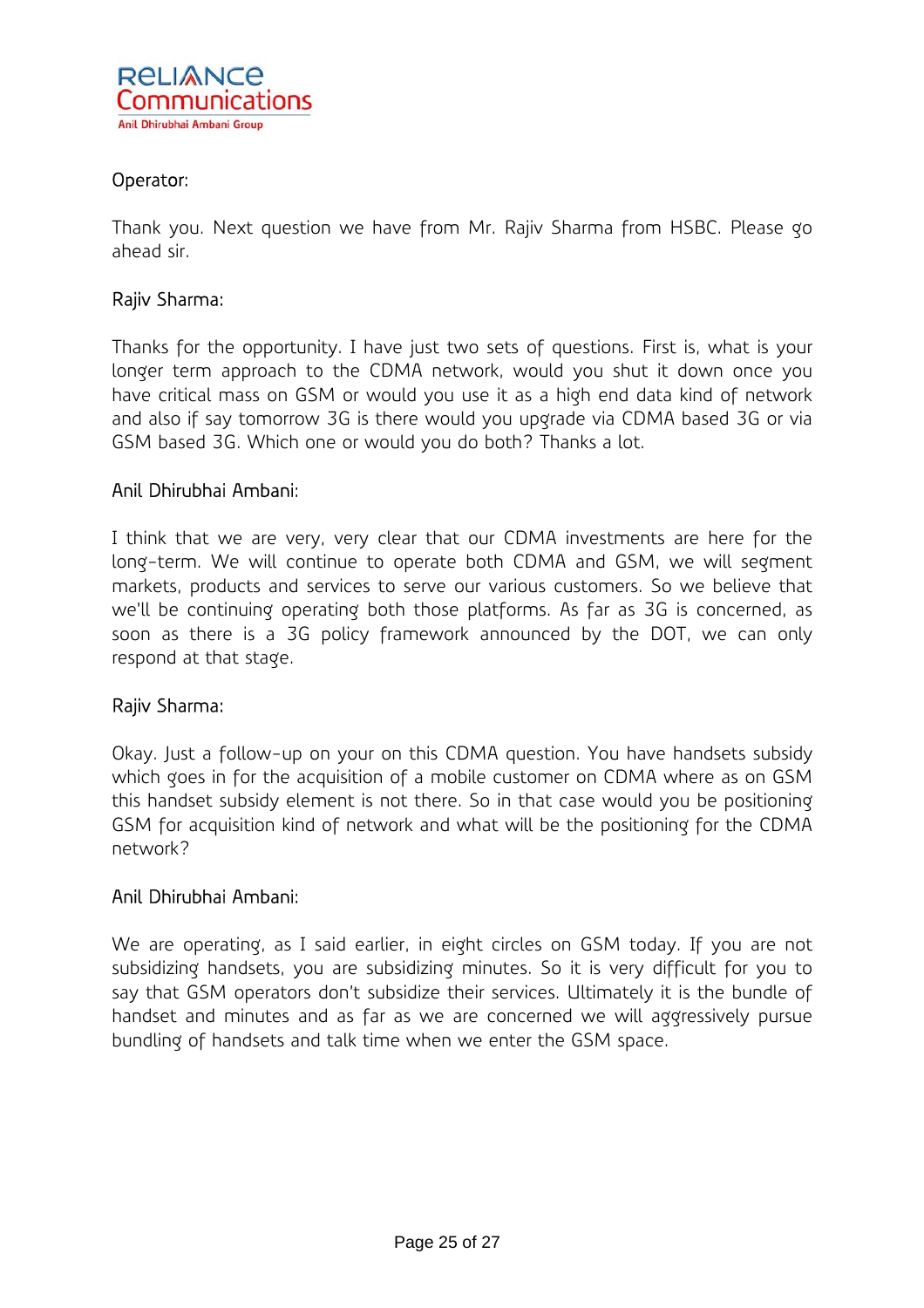

### Rajiv Sharma:

But if that is the case than you'll miss the scale because your scale will shift between GSM and CDMA and already CDMA lacks scale because there are just 2-3 operators in India with CDMA. So in that case your handset subsidies might go up for CDMA subscribers.

#### Anil Dhirubhai Ambani:

As you know that we've brought down our handset prices from over \$50 to \$25, so we are conscious about the competitive challenges and I think we have more than adequately responded to those challenges.

#### Rajiv Sharma:

Okay. Thanks a lot.

#### Operator:

Thank you, Mr. Sharma. I have the last question from Mr. Anirudh Gangahar from Goldman Sachs. Please go ahead, sir.

#### Anirudh Gangahar:

Thank you. Two questions from my side. One is, is it a commercial arrangement now between RTIL and RCOM and do you have any other external tenants on your RTIL towers? That's question one, and secondly just to reconfirm the capex expectancy for the full year, is still US\$ 4 billion?

#### Anil Dhirubhai Ambani:

Yes. The capex guidance remains the same and yes, we do have in selective circles other external tenants on RTIL towers apart from Reliance Communications and Reliance Telecom.

#### Anirudh Gangahar:

Thank you very much, sir.

#### Anil Dhirubhai Ambani: